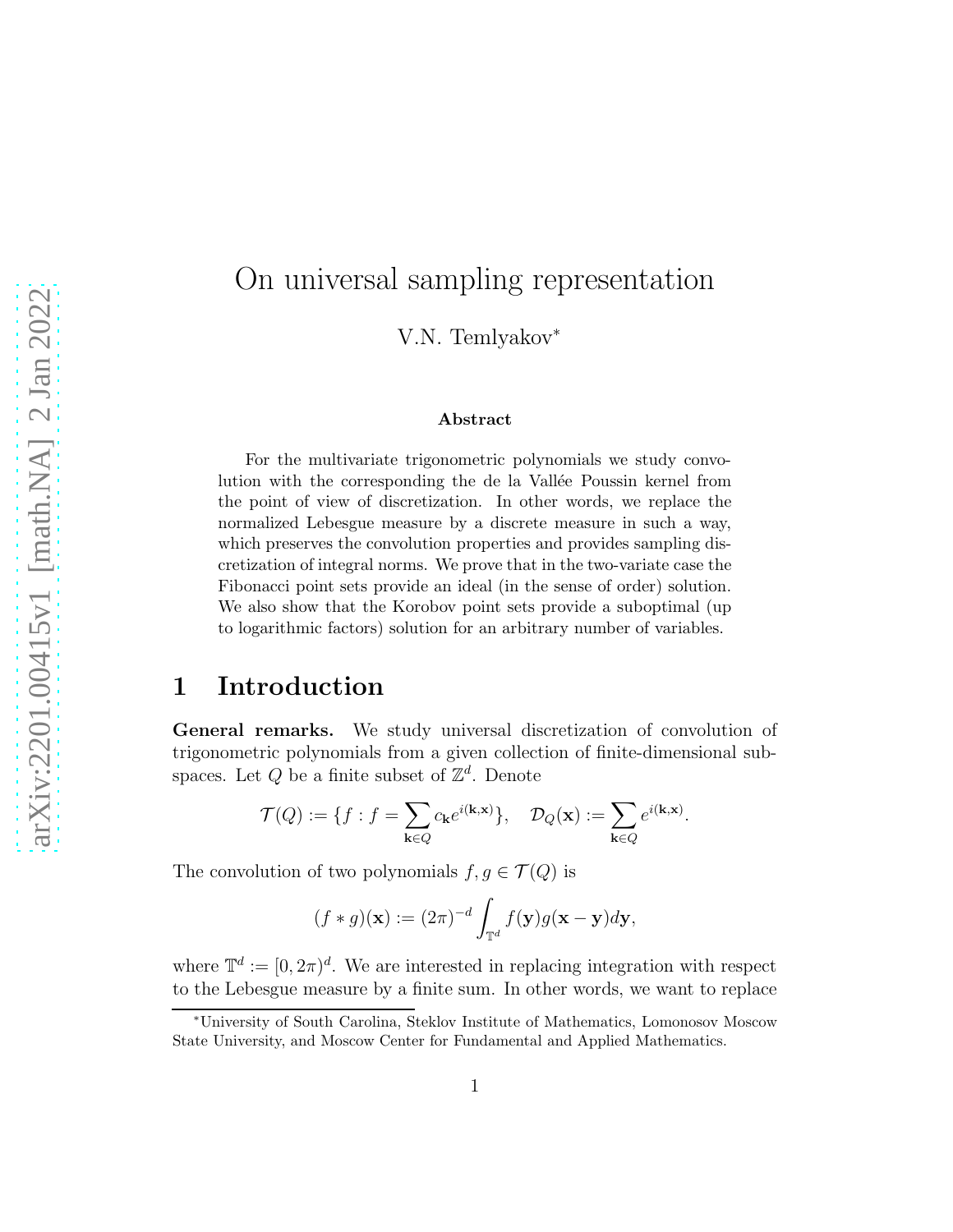the normalized Lebesgue measure on  $\mathbb{T}^d$  by a discrete measure  $\mu_m$  with support on a finite set of points  $\{\xi^{\nu}\}_{\nu=1}^{m}$  such that  $\mu_m(\xi^{\nu}) = 1/m$ ,  $\nu = 1, ..., m$ . We recall some of the well known results in this direction. Denote

$$
x^{l} := 2\pi l/(2N + 1), \qquad l = 0, 1, ..., 2N.
$$

It is well known (see, for instance, [\[25\]](#page-25-0), p.7) that for any  $u, v \in \mathcal{T}([-N, N])$ we have

$$
\langle u, v \rangle := (2\pi)^{-1} \int_{\mathbb{T}} u(x) \overline{v(x)} dx = (2N+1)^{-1} \sum_{l=0}^{2N} u(x^l) \overline{v(x^l)}.
$$

This implies that in the case  $Q = [-N, N]$  convolution can be discretized with  $\xi^{\nu} = x^{\nu-1}$ ,  $\nu = 1, ..., 2N + 1$ . Similarly, in the multivariate case of  $Q = \Pi(\mathbf{N}) := [-N_1, N_1] \times \cdots \times [-N_d, N_d], N_j \in \mathbb{N}_0 := \mathbb{N} \cup \{0\}, j = 1, \ldots, d,$  $\mathbf{N} = (N_1, \ldots, N_d)$  we denote

$$
P(\mathbf{N}) := \{ \mathbf{n} = (n_1, \dots, n_d) : n_j \in \mathbb{N}_0, \quad 0 \le n_j \le 2N_j, j = 1, \dots, d \},\
$$

and set

$$
\mathbf{x}^{\mathbf{n}} := \left(\frac{2\pi n_1}{2N_1 + 1}, \dots, \frac{2\pi n_d}{2N_d + 1}\right), \qquad \mathbf{n} \in P(\mathbf{N}).
$$

Then we can discretize the multivariate convolution of functions from  $\mathcal{T}(\Pi(N))$ using the set of points  $\{x^n\}_{n \in P(N)}$ . Clearly, this set of points heavily depends on N. We would like to build a universal discretization of convolution. We formulate it in a special case. For  $\mathbf{j} \in \mathbb{N}^d$  define

$$
R(\mathbf{j}) := \{ \mathbf{k} \in \mathbb{Z}^d : |k_i| < j_i, \quad i = 1, \dots, d \}.
$$

Consider the collection  $\mathcal{C}'(N,d) := \{ \mathcal{T}(R(j)), j_1 \cdots j_d \leq N \}$ . We would like to find a set of points  $\{\xi^{\nu}\}_{\nu=1}^m$  with as small m as possible with the following properties.

**Property A.** For any **j**, satisfying  $|j_1| \cdots |j_d| \leq N$ , and any  $f, g \in$  $\mathcal{T}(R(j))$  we have

$$
(f * g)(\mathbf{x}) = \frac{1}{m} \sum_{\nu=1}^{m} f(\xi^{\nu}) g(\mathbf{x} - \xi^{\nu}).
$$

In particular, for  $g(\mathbf{x}) = \mathcal{D}_{R(i)}(\mathbf{x})$  we have

$$
f(\mathbf{x}) = \frac{1}{m} \sum_{\nu=1}^{m} f(\xi^{\nu}) \mathcal{D}_{R(\mathbf{j})}(\mathbf{x} - \xi^{\nu}).
$$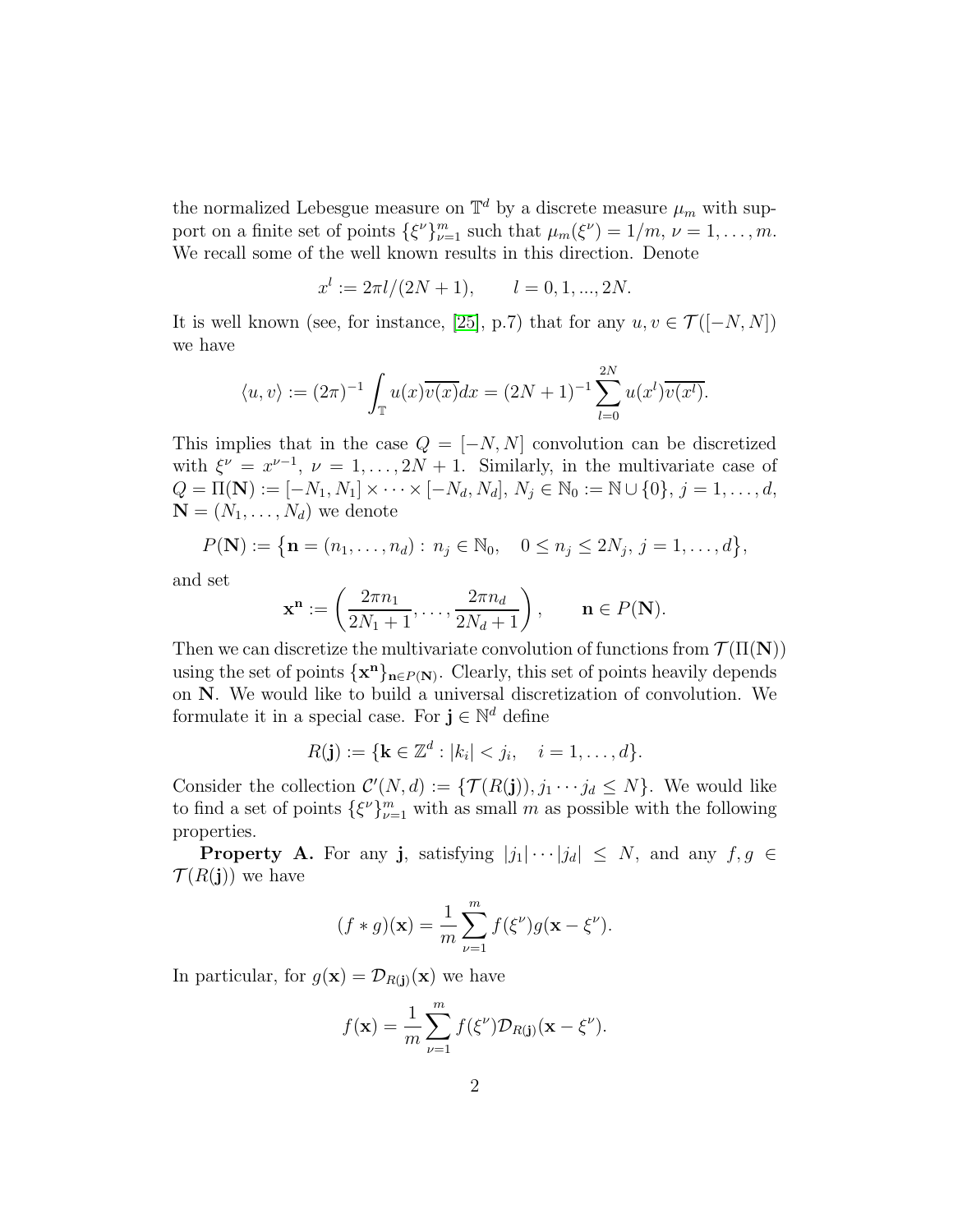**Property B.** Let  $1 \leq p < \infty$ . For any **j**, satisfying  $j_1 \cdots j_d \leq N$ , and any  $f \in \mathcal{T}(R(j))$  we have

$$
||f||_{p}^{p} \leq C(p,d) \frac{1}{m} \sum_{\nu=1}^{m} |f(\xi^{\nu})|^{p}.
$$

In other words we want a universal sampling representation with additional good properties (Property B).

In Section [2](#page-4-0) we prove that in the case  $d = 2$  the Fibonacci point set  $\mathcal{F}_n$ (with an appropriate  $n$ ) provides Properties A and B with the best possible (in the sense of order) bound on m:  $m \leq CN$ .

In Section [3](#page-7-0) we study properties of the following operator

$$
V_{Q_r,b_n}(\mathbf{a})(\mathbf{x}) := \frac{1}{b_n} \sum_{\nu=1}^{b_n} a_{\nu} V_{Q_r}(\mathbf{x} - \mathbf{y}^{\nu}),
$$

where  $Q_r$  is the step hyperbolic cross and  $\mathcal{V}_{Q_r}$  is the de la Vallée Poussin kernel for it (see Section [3\)](#page-7-0).

In Section [4](#page-12-0) we extend results of Section [2](#page-4-0) to the case  $d \geq 3$ . Instead of the Fibonacci point sets we consider the Korobov point sets. We obtain results somewhat similar to those from Section [2](#page-4-0) but not as sharp as results on the Fibonacci point sets. We show that the Korobov point sets provide suboptimal (up to logarithmic factors) results for an arbitrary d.

In Section [5](#page-15-0) we present a discussion of known results on universal sampling discretization and their relations with our new results. Also, we formulate some open problems.

Main results. We now formulate the main results of the paper. Let  ${b_n}_{n=0}^{\infty}$ ,  $b_0 = b_1 = 1$ ,  $b_n = b_{n-1} + b_{n-2}$ ,  $n \ge 2$ , – be the Fibonacci numbers. Denote

$$
\mathbf{y}^{\mu} := (2\pi\mu/b_n, 2\pi\{\mu b_{n-1}/b_n\}), \quad \mu = 1, \ldots, b_n, \quad \mathcal{F}_n := {\mathbf{y}^{\mu}}_{\mu=1}^{b_n}.
$$

In this definition  $\{a\}$  is the fractional part of the number a. The cardinality of the set  $\mathcal{F}_n$  is equal to  $b_n$ . Let  $\ell_{p,m}^m$  be  $\mathbb{R}^m$  equipped with the norm

$$
\|\mathbf{x}\|_{p,m} := \left(\frac{1}{m}\sum_{i=1}^m |x_i|^p\right)^{1/p}, \quad 1 \le p < \infty; \quad \|\mathbf{x}\|_{\infty} := \max_i |x_i|.
$$

In Section [2](#page-4-0) we prove the following result.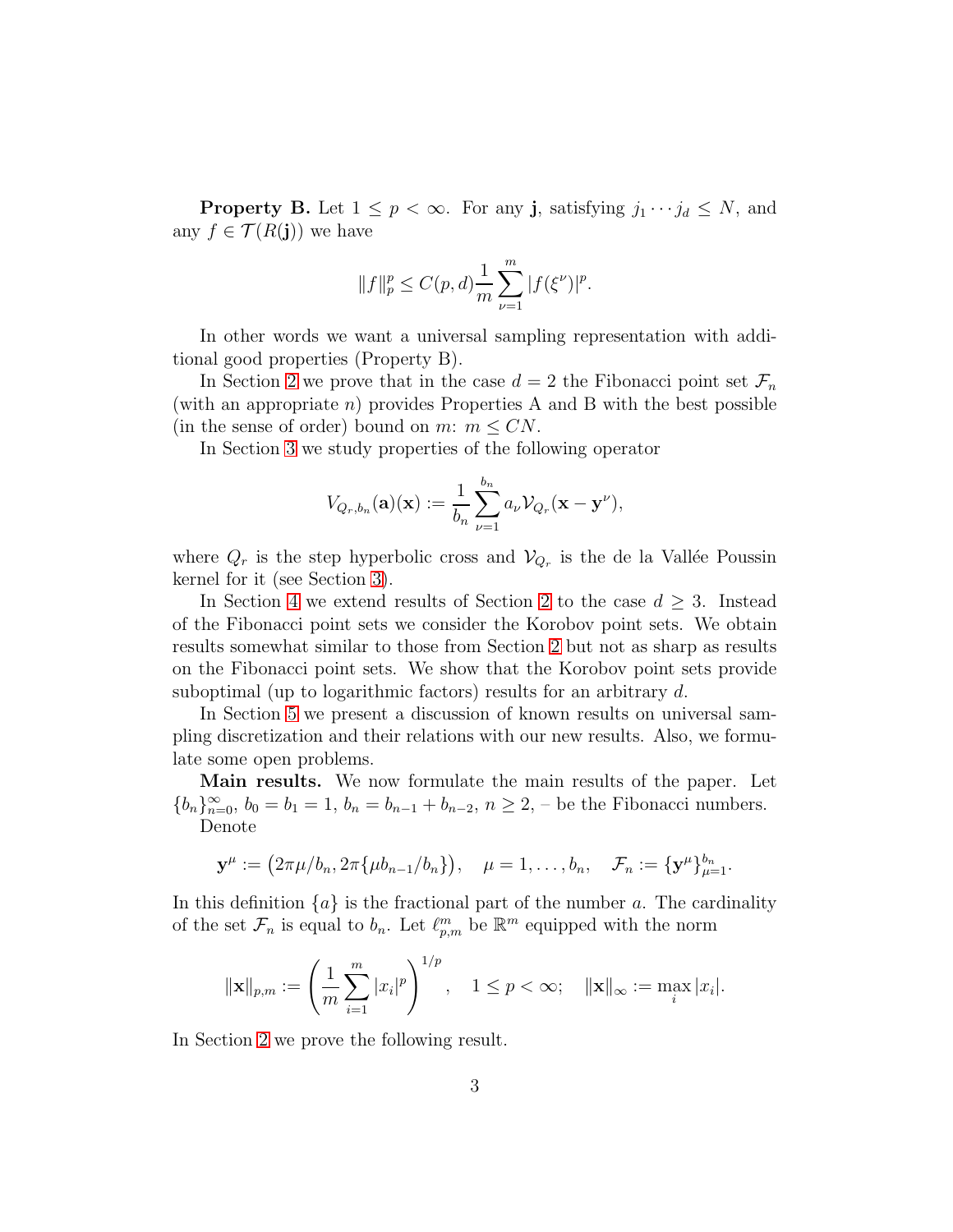<span id="page-3-0"></span>**Theorem 1.1.** Let  $\gamma$  be from Lemma [2.1](#page-5-0) and let  $1 \leq p \leq \infty$ . The Fibonacci point set  $\mathcal{F}_n$  provides the following two properties for the collection  $\mathcal{C}'(N,2)$ *with*  $N = \lfloor \gamma b_n/4 \rfloor$ *.* 

(I). For any **j**, satisfying  $4j_1j_2 \leq \gamma b_n$ , and any  $f, g \in \mathcal{T}(R(j))$  we have

$$
(f * g)(\mathbf{x}) = \frac{1}{b_n} \sum_{\nu=1}^{b_n} f(\mathbf{y}^{\nu}) g(\mathbf{x} - \mathbf{y}^{\nu}).
$$

(II). Let  $V_i(x)$  be the de la Vallée Poussin kernels for  $R(j)$  (see Section [2](#page-4-0) for the definition). Then for any **j** satisfying  $4j_1j_2 \leq \gamma b_n$  and any  $f \in$  $\mathcal{T}(R(j))$  *we have* 

$$
\left\|\frac{1}{b_n}\sum_{\nu=1}^{b_n}a_{\nu}\mathcal{V}_{\mathbf{j}}(\mathbf{x}-\mathbf{y}^{\nu})\right\|_p\leq 9\|\mathbf{a}\|_{p,b_n}, \quad \mathbf{a}=(a_1,\ldots,a_{b_n}).
$$

In Section [4](#page-12-0) we extend Theorem [1.1](#page-3-0) to the case of  $d \geq 3$  by considering the Korobov point sets instead of the Fibonacci point sets. Results of Section [4](#page-12-0) are not as sharp as results of Section [2](#page-4-0) – in the bounds on the number of points m we have an extra logarithmic factor.

Let  $\mathcal{V}_{Q_r}(\mathbf{x})$  be the hyperbolic cross de la Vallée Poussin kernel (see the definition in Section [3\)](#page-7-0). We are interested in studying the operator  $V_{Q_r,b_n}$ :  $\ell_{p,b_n}^{b_n} \to L_p(\mathbb{T}^2)$  defined as

$$
V_{Q_r,b_n}(\mathbf{a})(\mathbf{x}) := \frac{1}{b_n} \sum_{\nu=1}^{b_n} a_{\nu} V_{Q_r}(\mathbf{x} - \mathbf{y}^{\nu}), \quad \mathbf{a} = (a_1, \ldots, a_{b_n}).
$$

In Section [3](#page-7-0) we prove the following result.

<span id="page-3-1"></span>**Theorem 1.2.** Let  $r \in \mathbb{N}$  be such that  $2^r \leq \gamma b_n$ . Then we have for  $1 \leq p \leq \infty$ 

<span id="page-3-3"></span>
$$
||V_{Q_r,b_n}||_{\ell_{p,b_n}^{b_n} \to L_p} \le Cr^{\theta(p)}, \quad \theta(p) := \max(1/p, 1-1/p), \tag{1.1}
$$

*with an absolute constant* C*.*

Note that Theorem [1.2](#page-3-1) is sharp in the cases  $1 \leq p \leq 2$  and  $p = \infty$ . Indeed, let us take  $\mathbf{a} = (1, 0, \dots, 0)$ . Then for  $1 \leq p \leq 2$  Theorem [1.2](#page-3-1) gives

<span id="page-3-2"></span>
$$
||b_n^{-1} \mathcal{V}_{Q_r}(\mathbf{x} - \mathbf{y}^1)||_p \le C b_n^{-1/p} r^{1/p}.
$$
 (1.2)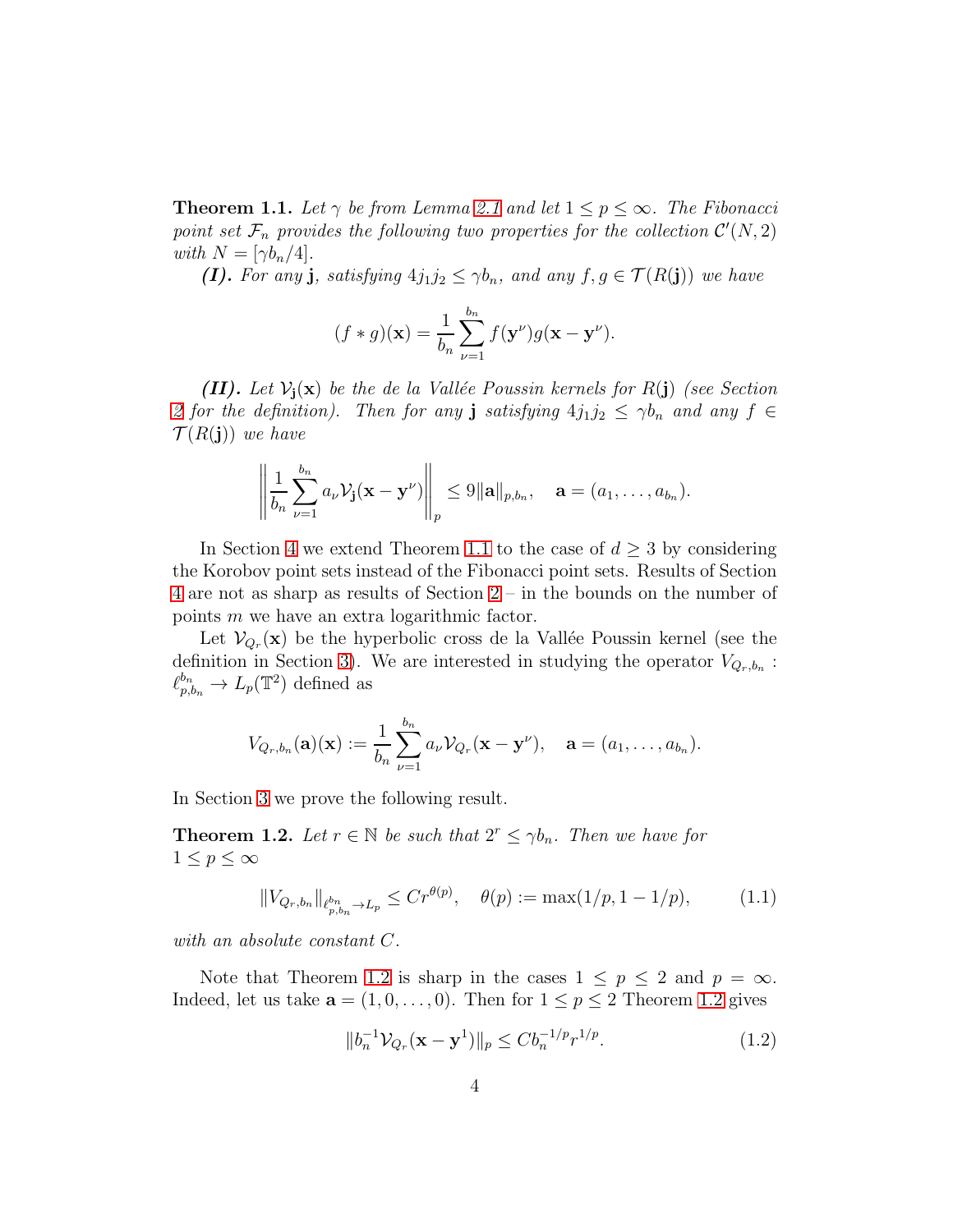Let r be such that  $2^r \approx b_n$  ( $2^r$  is of order  $b_n$ ). It is known (see, for instance, [\[25\]](#page-25-0), p.140) that

<span id="page-4-1"></span>
$$
\|\mathcal{V}_{Q_r}\|_p \ge c(p)2^{(1-1/p)r}r^{1/p} \asymp b_n^{1-1/p}(\log b_n)^{1/p}.\tag{1.3}
$$

Comparing the above two inequalities, we see that the upper bound in [\(1.2\)](#page-3-2) provided by Theorem [1.2](#page-3-1) coincides (in the sense of order) with the lower bound in [\(1.3\)](#page-4-1). The lower bound in the case  $p = \infty$  is straight forward.

## <span id="page-4-0"></span>2 The Fibonacci point sets

For the continuous functions of two variables, which are  $2\pi$ -periodic in each variable, we define cubature formulas

$$
\Phi_n(f) := b_n^{-1} \sum_{\mu=1}^{b_n} f\big(2\pi\mu/b_n, 2\pi\{\mu b_{n-1}/b_n\}\big),
$$

called the *Fibonacci cubature formulas*. Denote

$$
\Phi(\mathbf{k}) := b_n^{-1} \sum_{\mu=1}^{b_n} e^{i(\mathbf{k}, \mathbf{y}^{\mu})}.
$$

Then

<span id="page-4-2"></span>
$$
\Phi_n(f) = \sum_{\mathbf{k}} \hat{f}(\mathbf{k}) \Phi(\mathbf{k}), \quad \hat{f}(\mathbf{k}) := (2\pi)^{-2} \int_{\mathbb{T}^2} f(\mathbf{x}) e^{-i(\mathbf{k}, \mathbf{x})} d\mathbf{x}, \tag{2.1}
$$

where for the sake of simplicity we may assume that  $f$  is a trigonometric polynomial. It is clear that  $(2.1)$  holds for f with absolutely convergent Fourier series.

It is easy to see that the following relation holds

$$
\Phi(\mathbf{k}) = \begin{cases} 1 & \text{for } \mathbf{k} \in L(n) \\ 0 & \text{for } \mathbf{k} \notin L(n), \end{cases}
$$

where

$$
L(n) := \{ \mathbf{k} = (k_1, k_2) : k_1 + b_{n-1} k_2 \equiv 0 \quad (\text{mod } b_n) \}.
$$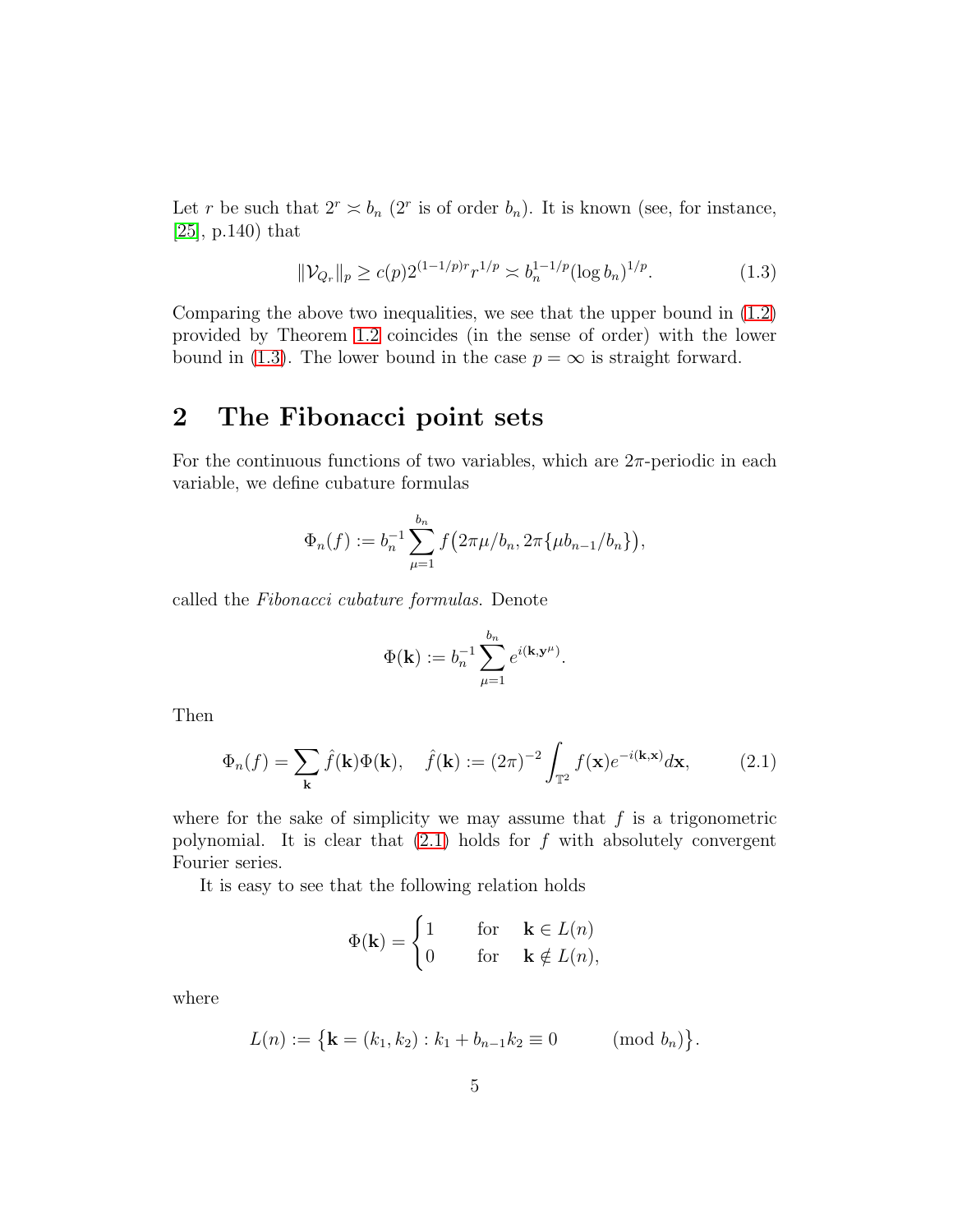Denote  $L(n)' := L(n) \setminus \{0\}$ . For  $N \in \mathbb{N}$  define the *hyperbolic cross* in dimension 2 as follows:

$$
\Gamma(N) := \Gamma(N, 2) := \left\{ \mathbf{k} \in \mathbb{Z}^2 : \prod_{j=1}^2 \max(|k_j|, 1) \le N \right\}.
$$

The following lemma is well known (see, for instance, [\[25\]](#page-25-0), p.274).

<span id="page-5-0"></span>**Lemma 2.1.** *There exists an absolute constant*  $\gamma > 0$  *such that for any*  $n > 2$ *for the* 2*-dimensional hyperbolic cross we have*

$$
\Gamma(\gamma b_n) \cap (L(n) \backslash \{0\}) = \varnothing
$$

*and, therefore, for any*  $f \in \mathcal{T}(\Gamma(N))$  *with*  $N \leq \gamma b_n$  *we have* 

$$
\Phi_n(f) = (2\pi)^{-2} \int_{\mathbb{T}^2} f(\mathbf{x}) d\mathbf{x}.
$$

**Proof of Theorem [1.1.](#page-3-0)** We begin with a proof of part (I) of Theorem [1.1.](#page-3-0) It is a direct corollary of Lemma [2.1.](#page-5-0) For  $f, g \in \mathcal{T}(\mathbf{j})$  we have for each  $\mathbf{x} \in \mathbb{T}^2$  that  $f(\mathbf{y})g(\mathbf{x}-\mathbf{y}) \in \mathcal{T}(2\mathbf{j})$  and, taking into account our assumption  $4j_1j_2 \leq \gamma b_n$ , by Lemma [2.1](#page-5-0) we obtain

$$
(f * g)(\mathbf{x}) = (2\pi)^{-2} \int_{\mathbb{T}^2} f(\mathbf{y}) g(\mathbf{x} - \mathbf{y}) d\mathbf{y} = \Phi_n(f(\cdot)g(\mathbf{x} - \cdot))
$$

$$
= \frac{1}{b_n} \sum_{\nu=1}^m f(\mathbf{y}^{\nu}) g(\mathbf{x} - \mathbf{y}^{\nu}).
$$

We now proceed to the proof of part (II) of Theorem [1.1.](#page-3-0) We need some classical trigonometric polynomials for our further argument (see [\[26\]](#page-25-1) and [\[25\]](#page-25-0)). We begin with the univariate case. The Dirichlet kernel of order  $j$ :

$$
\mathcal{D}_j(x) := \sum_{|k| \le j} e^{ikx} = e^{-ijx} (e^{i(2j+1)x} - 1)(e^{ix} - 1)^{-1}
$$

$$
= (\sin(j+1/2)x) / \sin(x/2)
$$

is an even trigonometric polynomial. The Fejer kernel of order  $j - 1$ :

$$
\mathcal{K}_j(x) := j^{-1} \sum_{k=0}^{j-1} \mathcal{D}_k(x) = \sum_{|k| \le n} \left(1 - |k|/j\right) e^{ikx}
$$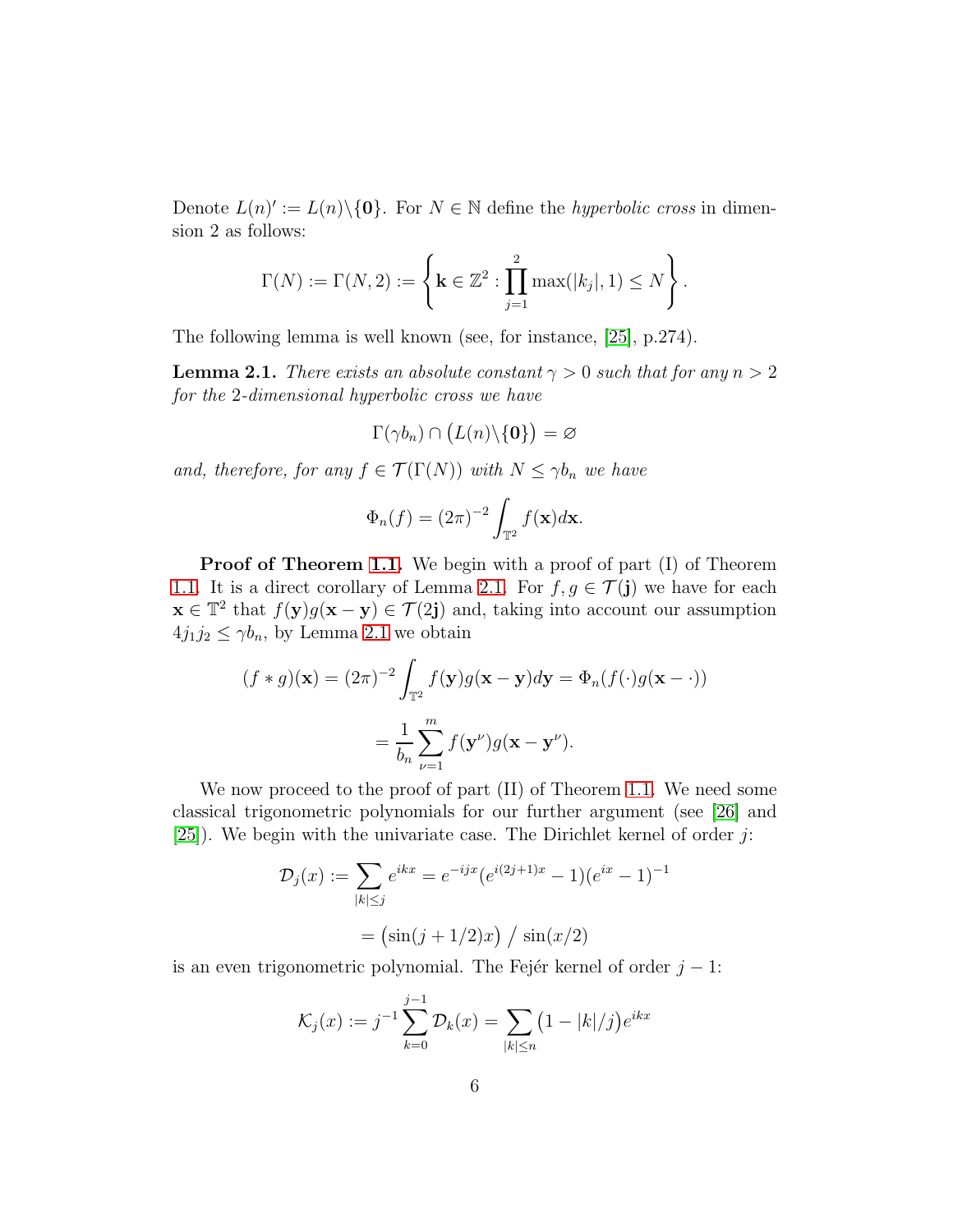$$
= (\sin(jx/2))^{2} / (j(\sin(x/2))^{2}).
$$

The Fejér kernel is an even nonnegative trigonometric polynomial in  $\mathcal{T}(j-1)$ . It satisfies the obvious relations

<span id="page-6-2"></span>
$$
\|\mathcal{K}_j\|_1 = 1, \qquad \|\mathcal{K}_j\|_{\infty} = j. \tag{2.2}
$$

The de la Vallée Poussin kernel

<span id="page-6-1"></span>
$$
\mathcal{V}_j(x) := j^{-1} \sum_{l=j}^{2j-1} \mathcal{D}_l(x) = 2\mathcal{K}_{2j}(x) - \mathcal{K}_j(x)
$$
 (2.3)

is an even trigonometric polynomial of order  $2j - 1$ .

In the two-variate case define the Fejer and de la Vallée Poussin kernels as follows:

$$
\mathcal{K}_{\mathbf{j}}(\mathbf{x}) := \mathcal{K}_{j_1}(x_1)\mathcal{K}_{j_2}(x_2), \qquad \mathcal{V}_{\mathbf{j}}(\mathbf{x}) := \mathcal{V}_{j_1}(x_1)\mathcal{V}_{j_2}(x_2), \qquad \mathbf{j} = (j_1, j_2).
$$

The statement of the part (II) of Theorem [1.1](#page-3-0) follows from Lemma [2.2.](#page-6-0)

<span id="page-6-0"></span>**Lemma 2.2.** *Let*  $1 \leq p \leq \infty$ *. Then for any* **j** *satisfying*  $4j_1j_2 \leq \gamma b_n$  *and any*  $f \in \mathcal{T}(R(j))$  *we have* 

$$
\left\|\frac{1}{b_n}\sum_{\nu=1}^m a_\nu \mathcal{V}_{\mathbf{j}}(\mathbf{x}-\mathbf{y}^\nu)\right\|_p \leq 9\|\mathbf{a}\|_{p,b_n}.
$$

*Proof.* Define the operator  $V_{\mathbf{j}}: \ell_{p,b_n}^{b_n} \to L_p$  as follows

$$
V_{\mathbf{j}}(\mathbf{a}) := \frac{1}{b_n} \sum_{\nu=1}^{b_n} a_{\nu} \mathcal{V}_{\mathbf{j}}(\mathbf{x} - \mathbf{y}^{\nu}), \quad \mathbf{a} = (a_1, \dots, a_{b_n}).
$$

We treat two extreme cases  $p = 1$  and  $p = \infty$  and then use the classical Riesz-Thorin interpolation theorem.

**Case**  $p = 1$ . Using the well known fact, which follows directly from  $(2.3)$ and  $(2.2)$ , that for the univariate de la Vallée Poussin kernels we have the bound  $\|\mathcal{V}_j\|_1 \leq 3$ , we obtain

$$
\left\|\frac{1}{b_n}\sum_{\nu=1}^m a_\nu\mathcal{V}_{\mathbf{j}}(\mathbf{x}-\mathbf{y}^\nu)\right\|_1\leq 9\|\mathbf{a}\|_{1,b_n},\,
$$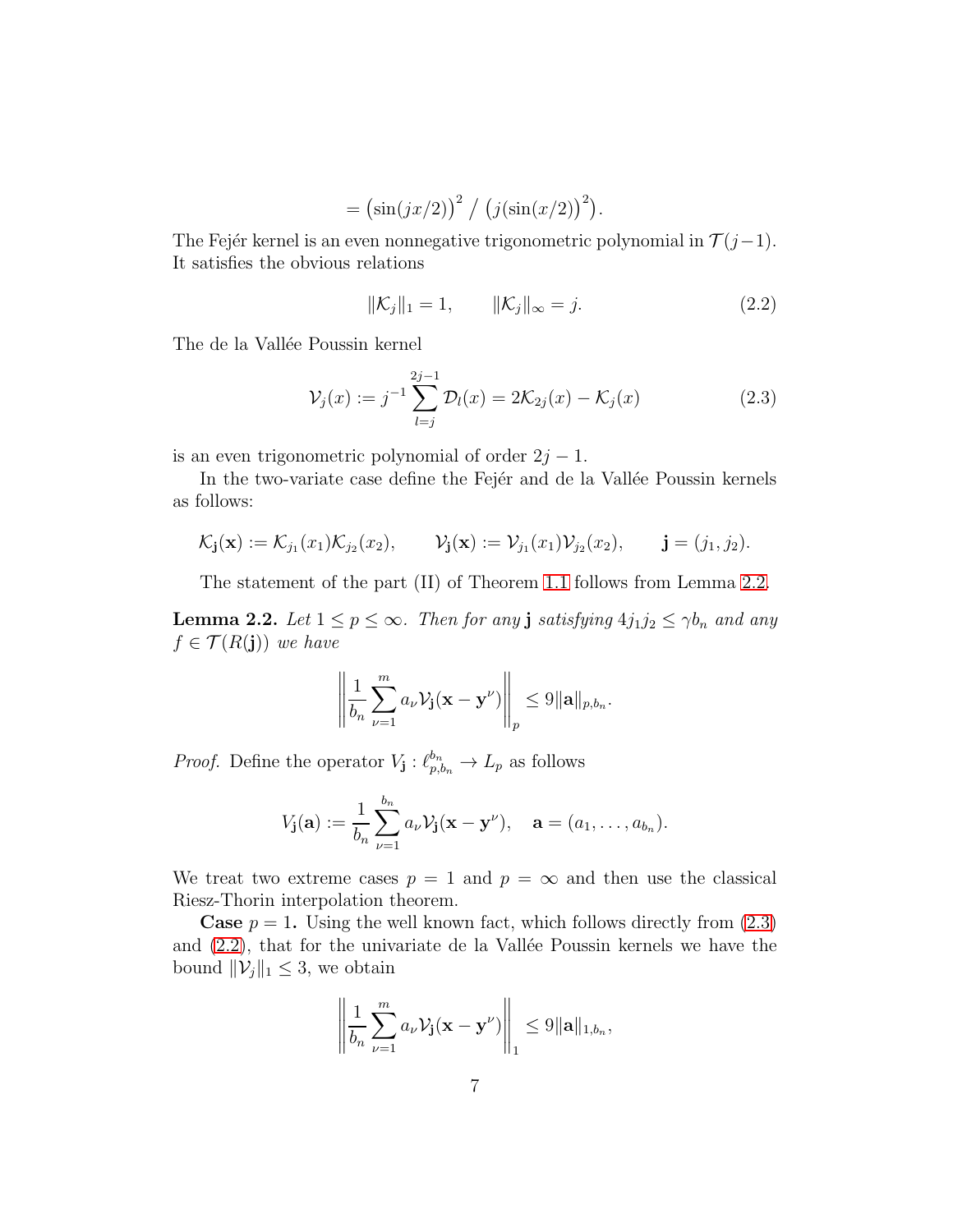which means that

$$
\|V_{\mathbf j}\|_{\ell^{b_n}_{1,b_n}\to L_1}\leq 9.
$$

**Case**  $p = \infty$ . For any **x** we have

<span id="page-7-1"></span>
$$
\left|\frac{1}{b_n}\sum_{\nu=1}^{b_n} a_\nu \mathcal{V}_\mathbf{j}(\mathbf{x}-\mathbf{y}^\nu)\right| \leq \|\mathbf{a}\|_\infty \frac{1}{b_n}\sum_{\nu=1}^{b_n} |\mathcal{V}_\mathbf{j}(\mathbf{x}-\mathbf{y}^\nu)|. \tag{2.4}
$$

Further,

<span id="page-7-2"></span>
$$
|\mathcal{V}_{\mathbf{j}}(\mathbf{y})| \leq (2\mathcal{K}_{2j_1}(y_1) + \mathcal{K}_{j_1}(y_1))(2\mathcal{K}_{2j_2}(y_2) + \mathcal{K}_{j_2}(y_2)).
$$
 (2.5)

Using our assumption  $4j_1j_2 \leq \gamma b_n$  and Lemma [2.1](#page-5-0) we obtain from [\(2.4\)](#page-7-1), [\(2.5\)](#page-7-2), and [\(2.2\)](#page-6-2) that

$$
||V_{\mathbf{j}}||_{\ell^{\infty n}_{1,b_n}\to L_{\infty}} \leq 9.
$$

It remains to use the Riesz-Thorin interpolation theorem and complete the proof.  $\Box$ 

# <span id="page-7-0"></span>3 Fibonacci points and hyperbolic cross polynomials

Consider the following special univariate trigonometric polynomials. Let s be a nonnegative integer. Define

$$
\mathcal{A}_0(x) := 1, \quad \mathcal{A}_1(x) := \mathcal{V}_1(x) - 1, \quad \mathcal{A}_s(x) := \mathcal{V}_{2^{s-1}}(x) - \mathcal{V}_{2^{s-2}}(x), \quad s \ge 2,
$$

where  $\mathcal{V}_m$  are the de la Vallée Poussin kernels defined above. Then we have

<span id="page-7-3"></span>
$$
\sum_{j=0}^{s} \mathcal{A}_{j}(x) = \mathcal{V}_{2^{s-1}}(x), \quad \mathcal{V}_{2^{-1}}(x) := 1.
$$
 (3.1)

In the multivariate case  $\mathbf{x} = (x_1, \dots, x_d)$  and  $\mathbf{s} = (s_1, \dots, s_d) \in \mathbb{Z}_+^d$  define

$$
\mathcal{A}_{\mathbf{s}}(\mathbf{x}) := \mathcal{A}_{s_1}(x_1) \cdots \mathcal{A}_{s_d}(x_d).
$$

For  $\mathbf{s} \in \mathbb{Z}_+^d$  define

$$
\rho(\mathbf{s}) := \{ \mathbf{k} \in \mathbb{Z}^d : [2^{s_j - 1}] \le |k_j| < 2^{s_j}, \quad j = 1, \dots, d \}
$$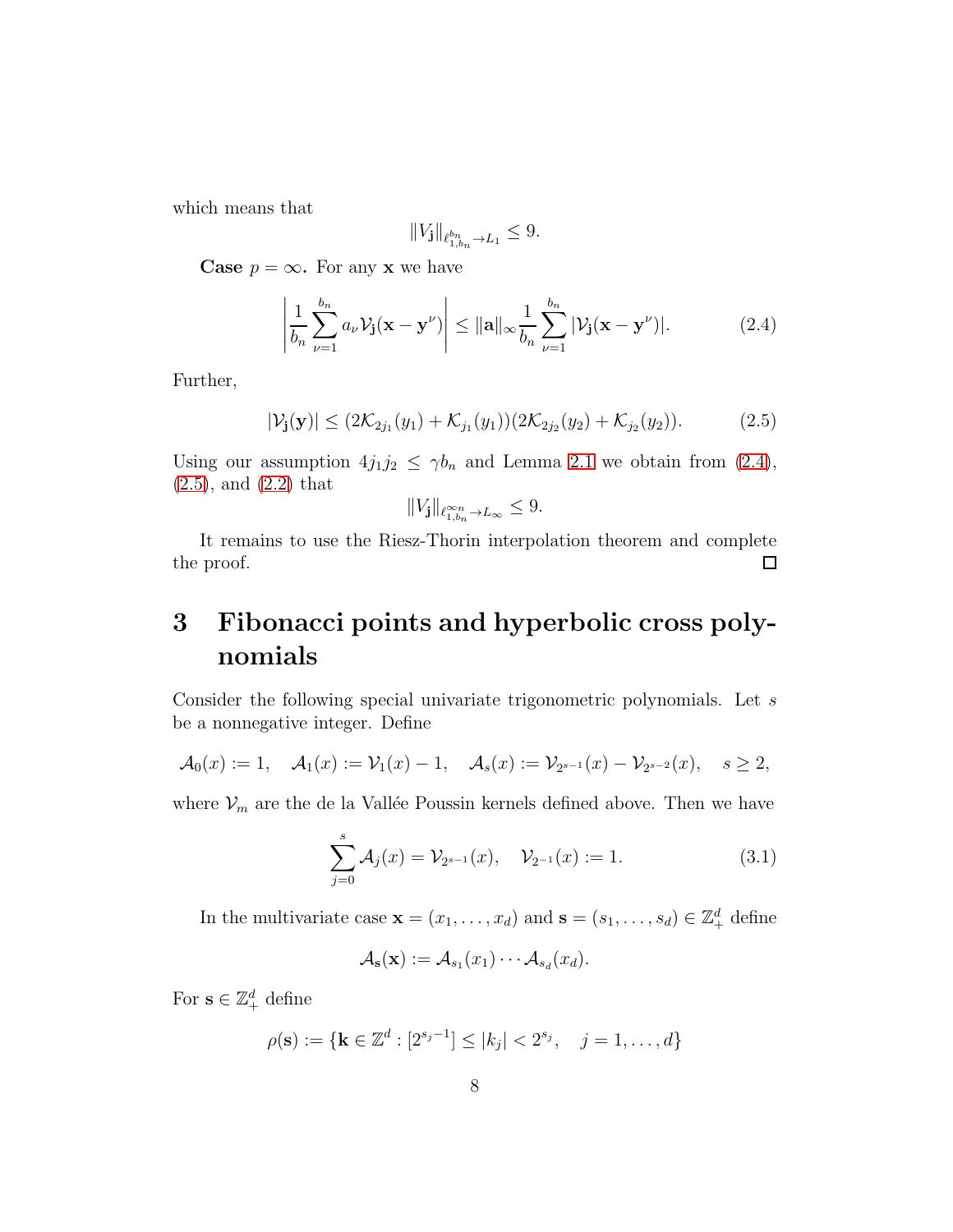where  $[x]$  denotes the integer part of x. We define the step hyperbolic cross  $\mathbb{Q}_r$  as follows

$$
Q_r := \cup_{\mathbf{s}:\|\mathbf{s}\|_1 \le r} \rho(\mathbf{s})
$$

and the corresponding set of the hyperbolic cross polynomials as

$$
\mathcal{T}(Q_r) := \{ f : f = \sum_{\mathbf{k} \in Q_r} c_{\mathbf{k}} e^{i(\mathbf{k}, \mathbf{x})} \}.
$$

We define the hyperbolic cross de la Vallée Poussin kernels as follows

$$
\mathcal{V}_{Q_r}(\mathbf{x}) := \sum_{\|\mathbf{s}\|_1 \leq r} \mathcal{A}_{\mathbf{s}}(\mathbf{x}).
$$

Using notations  $\mathbf{x}^d := (x_1, \ldots, x_{d-1}), \mathbf{s}^d := (s_1, \ldots, s_{d-1}), \text{ and } (3.1), \text{ we}$  $\mathbf{x}^d := (x_1, \ldots, x_{d-1}), \mathbf{s}^d := (s_1, \ldots, s_{d-1}), \text{ and } (3.1), \text{ we}$  $\mathbf{x}^d := (x_1, \ldots, x_{d-1}), \mathbf{s}^d := (s_1, \ldots, s_{d-1}), \text{ and } (3.1), \text{ we}$ rewrite this definition as

<span id="page-8-1"></span>
$$
\mathcal{V}_{Q_r}(\mathbf{x}) := \sum_{\|\mathbf{s}^d\|_1 \le r} \mathcal{A}_{\mathbf{s}^d}(\mathbf{x}^d) \sum_{s_d=0}^{r - \|\mathbf{s}^d\|_1} \mathcal{A}_{s_d}(x_d) = \sum_{\|\mathbf{s}^d\|_1 \le r} \mathcal{A}_{\mathbf{s}^d}(\mathbf{x}^d) \mathcal{V}_{2^{r - \|\mathbf{s}^d\|_1 - 1}}(x_d).
$$
\n(3.2)

In particular, this implies that

<span id="page-8-0"></span>
$$
\|\mathcal{V}_{Q_r}\|_1 \le C(d)r^{d-1}.\tag{3.3}
$$

We are interested in studying the operator  $V_{Q_r,b_n}: \ell_{p,b_n}^{b_n} \to L_p(\mathbb{T}^2)$  defined as

$$
V_{Q_r,b_n}(\mathbf{a})(\mathbf{x}) := \frac{1}{b_n} \sum_{\nu=1}^{b_n} a_{\nu} \mathcal{V}_{Q_r}(\mathbf{x} - \mathbf{y}^{\nu}).
$$

Relation [\(3.3\)](#page-8-0) implies

<span id="page-8-3"></span>
$$
||V_{Q_r,b_n}||_{\ell_{1,b_n}^{b_n} \to L_1} \leq C_1 r.
$$
\n(3.4)

It is clear that

<span id="page-8-4"></span>
$$
||V_{Q_r,b_n}||_{\ell^{b_n}_{\infty,b_n}\to L_{\infty}} \leq \max_{\mathbf{x}} \frac{1}{b_n} \sum_{\nu=1}^{b_n} |\mathcal{V}_{Q_r}(\mathbf{x}-\mathbf{y}^{\nu})|.
$$
 (3.5)

<span id="page-8-2"></span>**Lemma 3.1.** Let  $r \in \mathbb{N}$  be such that  $2^r \leq \gamma b_n$ . Then we have

$$
\max_{\mathbf{x}} \frac{1}{b_n} \sum_{\nu=1}^{b_n} |\mathcal{V}_{Q_r}(\mathbf{x} - \mathbf{y}^{\nu})| \le C_{\infty} r.
$$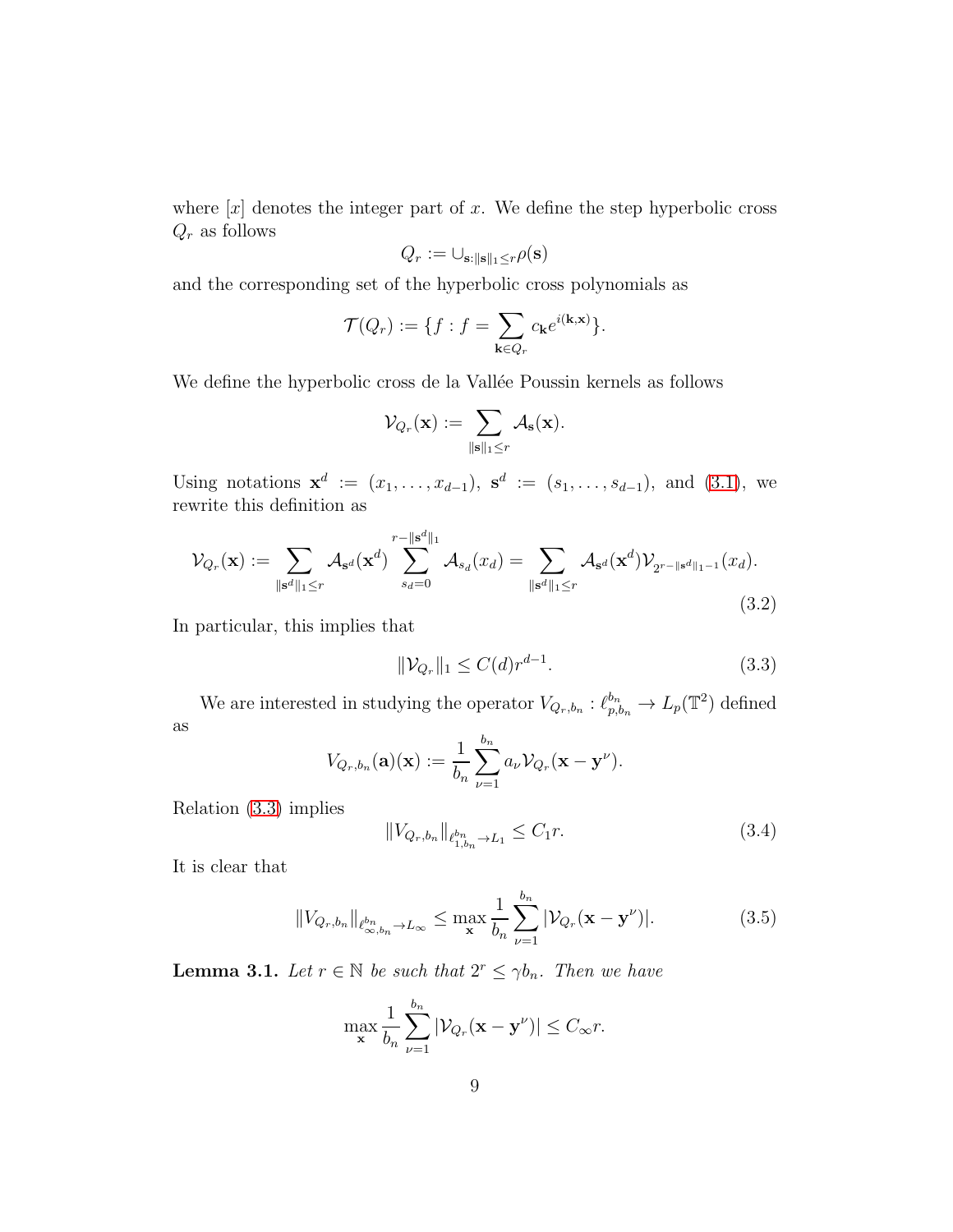*Proof.* Represent

<span id="page-9-3"></span>
$$
\mathcal{V}_{N_j}(t) = 2\mathcal{K}_{2N_j}(t) - \mathcal{K}_{N_j}(t). \tag{3.6}
$$

By representation [\(3.2\)](#page-8-1) we write

<span id="page-9-0"></span>
$$
\frac{1}{b_n} \sum_{\nu=1}^{b_n} |\mathcal{V}_{Q_r}(\mathbf{x} - \mathbf{y}^{\nu})| \le \sum_{s_1=0}^r \frac{1}{b_n} \sum_{\nu=1}^{b_n} |\mathcal{A}_{s_1}(x_1 - y_1^{\nu}) \mathcal{V}_{2^{r-s_1-1}}(x_2 - y_2^{\nu})|.
$$
 (3.7)

Using the fact that the Fejer kernel is a nonnegative polynomial and applying Lemma [2.1,](#page-5-0) we obtain from  $(3.7)$ 

$$
\frac{1}{b_n} \sum_{\nu=1}^{b_n} |\mathcal{V}_{Q_r}(\mathbf{x} - \mathbf{y}^{\nu})| \le C_{\infty} r.
$$

Lemma [3.1](#page-8-2) and inequalities [\(3.4\)](#page-8-3) and [\(3.5\)](#page-8-4) imply by the Riesz-Thorin interpolation theorem the following proposition.

<span id="page-9-1"></span>**Proposition 3.1.** *Let*  $1 \leq p \leq \infty$  *and let*  $r \in \mathbb{N}$  *be such that*  $2^r \leq \gamma b_n$ *. Then we have*

<span id="page-9-2"></span>
$$
||V_{Q_r,b_n}||_{\ell_{p,b_n}^{b_n} \to L_p} \le C_p r, \quad C_p = C_1^{1/p} C_{\infty}^{1-1/p}.
$$
\n(3.8)

The following function, which we call the Fibonacci Sum of  $\mathcal{V}_{Q_r}$ ,

$$
\mathcal{FSV}_{Q_r}(\mathbf{x}) := \frac{1}{b_n} \sum_{\nu=1}^{b_n} |\mathcal{V}_{Q_r}(\mathbf{x} - \mathbf{y}^{\nu})|
$$

played an important role in the proof of Proposition [3.1.](#page-9-1) We note the following interesting property of this function.

**Proposition 3.2.** Let  $r \in \mathbb{N}$  be such that  $2^r \leq \gamma b_n$ . Then we have for all  $1 \leq p \leq \infty$  *that* 

$$
C'r \leq \|\mathcal{FSV}_{Q_r}\|_p \leq C''r
$$

with two positive absolute constants  $C'$  and  $C''$ .

*Proof.* The upper bound follows from Lemma [3.1.](#page-8-2) The lower bound follows from the known fact (see, for instance, [\[25\]](#page-25-0), p.140, Lemma 4.2.3)

$$
\|\mathcal{V}_{Q_r}\|_1 \ge C'r.
$$

 $\Box$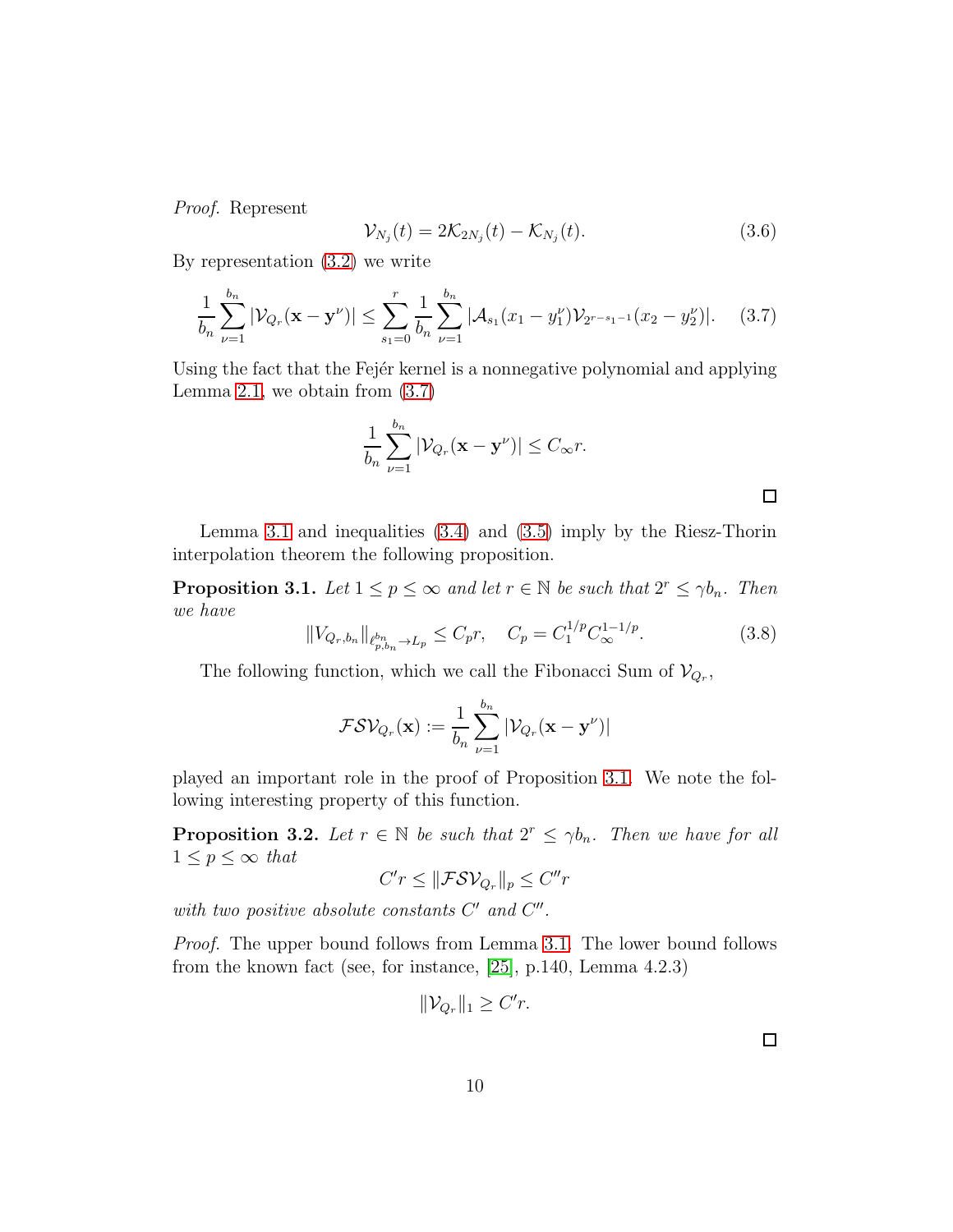We now show how inequality [\(3.8\)](#page-9-2) can be improved in the case  $1 < p < \infty$ . We begin with the case  $p = 2$  and a simple well known Lemma [3.2.](#page-10-0)

<span id="page-10-0"></span>**Lemma 3.2.** Let a system  $\mathcal{U}_m = \{u_i\}_{i=1}^m$  satisfy the conditions

<span id="page-10-3"></span>
$$
||u_i||_2 = 1, \quad \sum_{j=1}^{m} |\langle u_i, u_j \rangle| \le C_0, \quad i = 1, \dots, m.
$$
 (3.9)

*Then for any*  $\mathbf{a} = (a_1, \ldots, a_m) \in \mathbb{C}^m$  *we have* 

$$
\|\sum_{i=1}^m a_i u_i\|_2 \leq C_0^{1/2} \|\mathbf{a}\|_2.
$$

*Proof.* Consider the Gramm matrix  $U := [\langle u_i, u_j \rangle]_{i,j=1}^m$ . Then

<span id="page-10-1"></span>
$$
\|\sum_{i=1}^{m} a_i u_i\|_2^2 = \sum_{i=1}^{m} a_i \sum_{j=1}^{m} \langle u_i, u_j \rangle \bar{a}_j = \langle \mathbf{a}, \bar{U} \mathbf{a} \rangle.
$$
 (3.10)

Consider U as an operator from  $\mathbb{C}^m$  to  $\mathbb{C}^m$ . Then

$$
||U||_{\ell_{\infty}^m \to \ell_{\infty}^m} \leq \max_{i} \sum_{j=1}^m |\langle u_i, u_j \rangle| \leq C_0,
$$

and

$$
||U||_{\ell_1^m \to \ell_1^m} \le \max_j \sum_{i=1}^m |\langle u_i, u_j \rangle| \le C_0.
$$

Therefore, by the Riesz-Thorin interpolation theorem we obtain

<span id="page-10-2"></span>
$$
\|\bar{U}\|_{\ell_2^m \to \ell_2^m} = \|U\|_{\ell_2^m \to \ell_2^m} \le C_0. \tag{3.11}
$$

By  $(3.10)$  and  $(3.11)$  we conclude

$$
\|\sum_{i=1}^m a_i u_i\|_2^2 \leq \|\mathbf{a}\|_2 \|\bar{U}\mathbf{a}\|_2 \leq \|\bar{U}\|_{\ell_2^m \to \ell_2^m} \|\mathbf{a}\|_2^2 \leq C_0 \|\mathbf{a}\|_2^2,
$$

which completes the proof of Lemma [3.2.](#page-10-0)

 $\Box$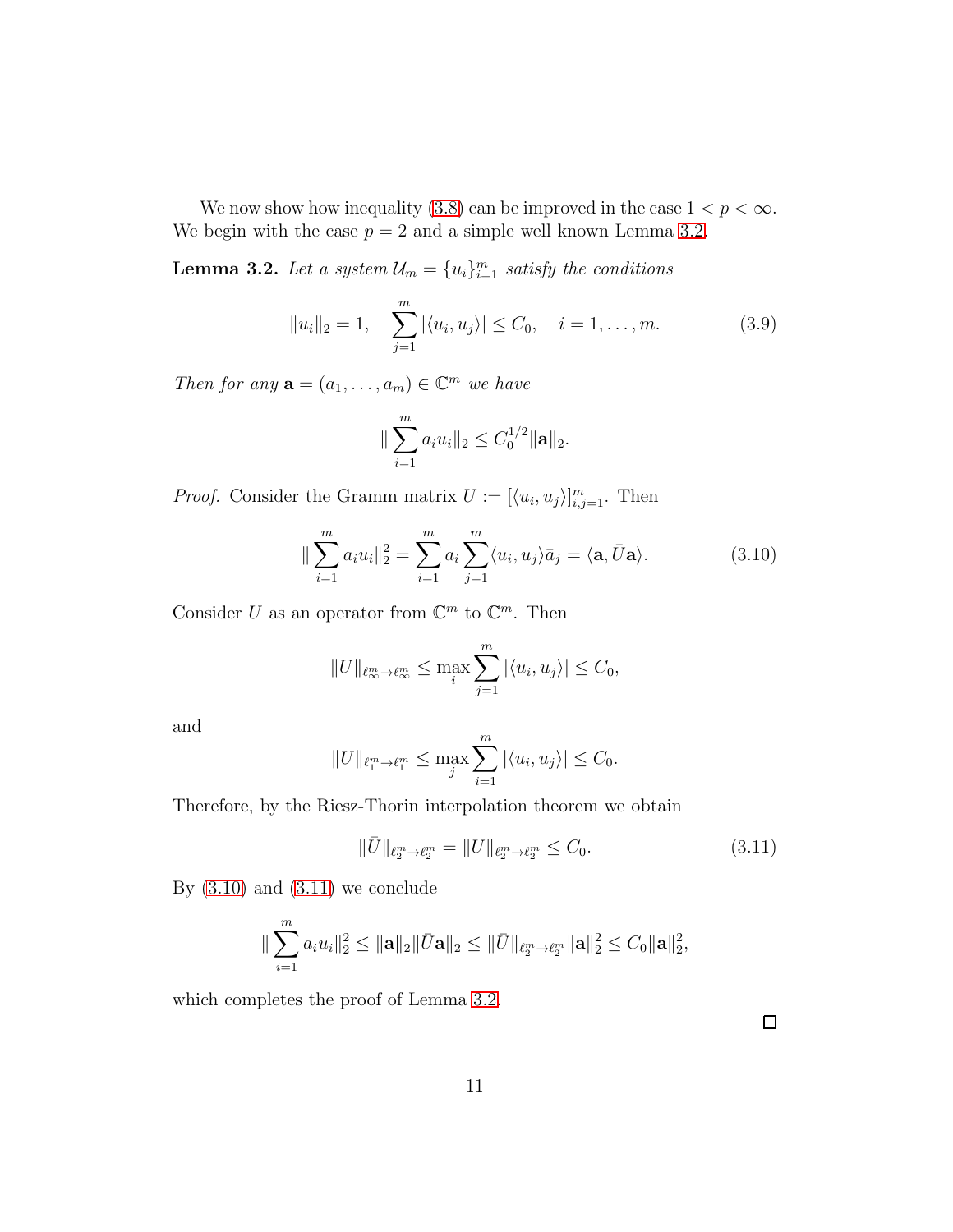**Proof of Theorem [1.2.](#page-3-1)** Bound [\(1.1\)](#page-3-3) with  $p = \infty$  follows directly from  $(3.5)$  and Lemma [3.1.](#page-8-2) The case  $p = 1$  in  $(1.1)$  is covered by  $(3.4)$ . Let us consider the case  $p = 2$ . We now apply Lemma [3.2](#page-10-0) in the case  $u_i(\mathbf{x}) = \mathcal{V}_{Q_r}(\mathbf{x} - \mathbf{y}^i) / ||\mathcal{V}_{Q_r}||_2$ . Then

$$
\langle u_i, u_j \rangle = \mathcal{V}_{Q_r}^* (\mathbf{y}^j - \mathbf{y}^i) \| \mathcal{V}_{Q_r} \|_2^{-2},
$$

where for  $f \in L_2(\mathbb{T}^2)$  we denote

$$
f^*(\mathbf{x}) := (f * f)(\mathbf{x}) := (2\pi)^{-2} \int_{\mathbb{T}^2} f(\mathbf{x} - \mathbf{y}) f(\mathbf{y}) d\mathbf{y}.
$$

In order to apply Lemma [3.2](#page-10-0) we need to satisfy condition [\(3.9\)](#page-10-3).

<span id="page-11-0"></span>**Lemma 3.3.** Let  $r \in \mathbb{N}$  be such that  $2^r \leq \gamma b_n$ . Then we have

$$
\max_{\mathbf{x}} \frac{1}{b_n} \sum_{\nu=1}^{b_n} |\mathcal{V}_{Q_r}^*(\mathbf{x} - \mathbf{y}^{\nu})| \le C_{\infty}^* r.
$$

*Proof.* The argument follows the same lines as the proof of Lemma [3.1.](#page-8-2) We use representations [\(3.2\)](#page-8-1) with  $d = 2$  and [\(3.6\)](#page-9-3), the fact that if f is nonnegative then  $f^*$  is also nonnegative, and the fact that

$$
\mathcal{A}_s * \mathcal{A}_{s'} = 0 \quad \text{provided} \quad |s - s'| \geq 2.
$$

Then Lemma [3.2](#page-10-0) and Lemma [3.3](#page-11-0) imply

$$
\left\| \frac{1}{b_n} \sum_{\nu=1}^{b_n} a_{\nu} \mathcal{V}_{Q_r}(\mathbf{x} - \mathbf{y}^{\nu}) \right\|_2 = \left\| \sum_{\nu=1}^{b_n} \frac{a_{\nu} \|\mathcal{V}_{Q_r}\|_2}{b_n} u_{\nu}(\mathbf{x}) \right\|_2
$$
  
\$\leq \|\mathcal{V}\_{Q\_r}\|\_2^{-1} (b\_n C^\*\_{\infty} r)^{1/2} \|\mathbf{a}\|\_2 \|\mathcal{V}\_{Q\_r}\|\_2 / b\_n = (C^\*\_{\infty} r)^{1/2} \|\mathbf{a}\|\_{2, b\_n}\$

.

 $\Box$ 

Thus, we have proved [\(1.1\)](#page-3-3) in three cases  $p = \infty$ ,  $p = 1$ , and  $p = 2$ . Applying the Riesz-Thorin interpolation theorem two times, for the pairs  $(1, 2)$  and  $(2,\infty)$ , we obtain  $(1.1)$  for all  $1 \leq p \leq \infty$  and complete the proof.

Consider now the following kernel, which is closely related to  $\mathcal{V}_{Q_r}$ 

$$
\Delta \mathcal{V}_{Q_r}:=\mathcal{V}_{Q_r}-\mathcal{V}_{Q_{r-1}}=\sum_{\|bs\|_1=r}\mathcal{A}_{\mathbf{s}}.
$$

It turns out that we can use other technique and prove a better bound in the case  $2 < p < \infty$  than  $(1.1)$ .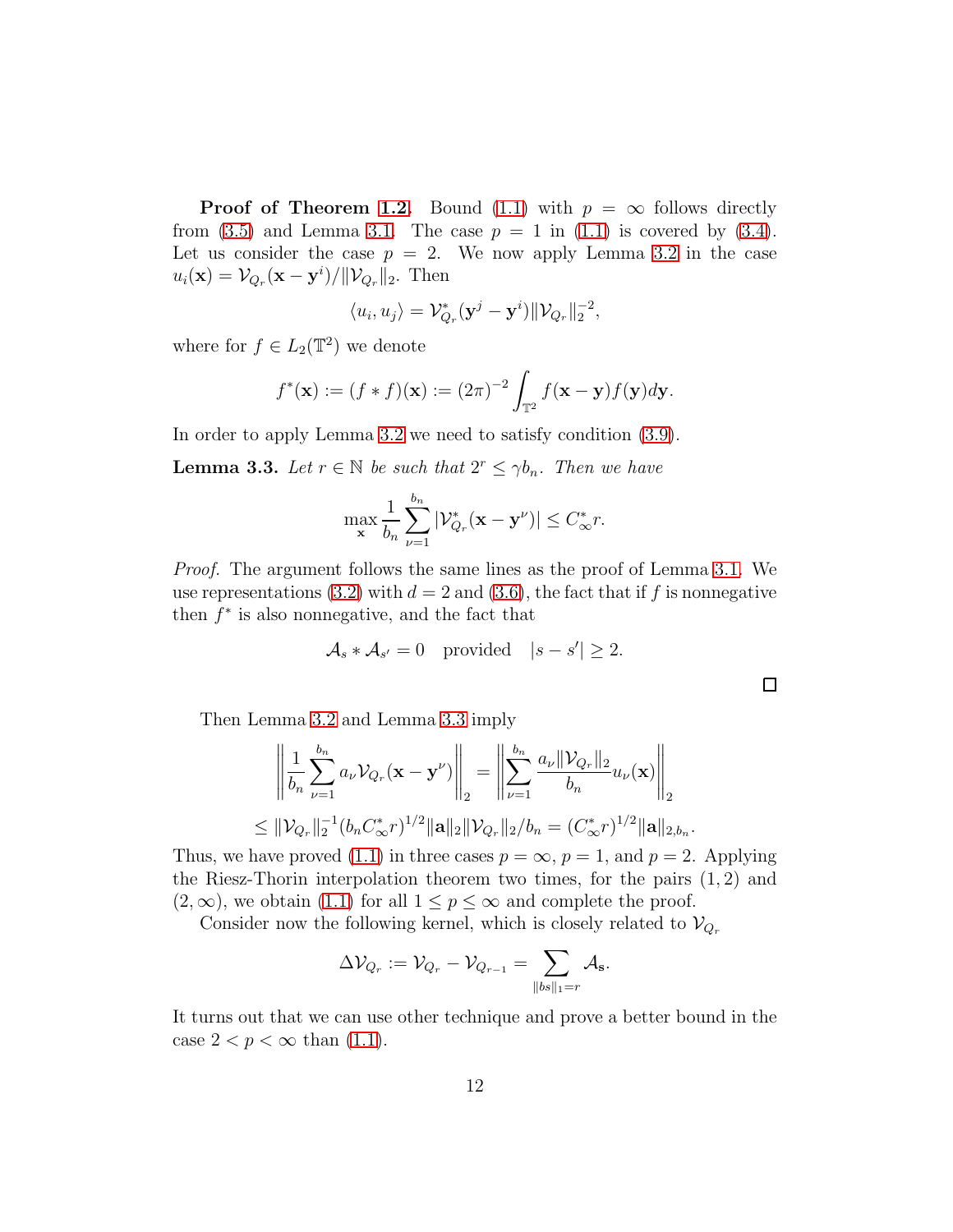**Theorem 3.1.** *Let*  $r \in \mathbb{N}$  *be such that*  $2^r \le \gamma b_n/4$ *. Then for*  $1 \le p < \infty$  *we have*

$$
\|\Delta V_{Q_r,b_n}\|_{\ell_{p,b_n}^{b_n} \to L_p} \le C(p)r^{\max(1/p,1/2)}.
$$

*Proof.* Rewrite

$$
f(\mathbf{x}) := \frac{1}{b_n} \sum_{\nu=1}^{b_n} a_\nu \Delta \mathcal{V}_{Q_r}(\mathbf{x} - \mathbf{y}^\nu) = \sum_{\|\mathbf{s}\|_1 = r} \frac{1}{b_n} \sum_{\nu=1}^{b_n} a_\nu \mathcal{A}_\mathbf{s}(\mathbf{x} - \mathbf{y}^\nu).
$$

It is well known that the Littlewood-Paley theorem implies the following inequality (see, for instance [\[25\]](#page-25-0), p.513) for  $2 < p < \infty$ 

<span id="page-12-3"></span>
$$
||f||_{p}^{2} \le C(p) \sum_{\|\mathbf{s}\|_{1}=r} \left\| \frac{1}{b_{n}} \sum_{\nu=1}^{b_{n}} a_{\nu} \mathcal{A}_{\mathbf{s}}(\mathbf{x} - \mathbf{y}^{\nu}) \right\|_{p}^{2}, \qquad (3.12)
$$

and for  $1 < p \leq 2$ 

<span id="page-12-1"></span>
$$
||f||_p^p \le C(p) \sum_{\|\mathbf{s}\|_1 = r} \left\| \frac{1}{b_n} \sum_{\nu=1}^{b_n} a_{\nu} \mathcal{A}_{\mathbf{s}}(\mathbf{x} - \mathbf{y}^{\nu}) \right\|_p^p.
$$
 (3.13)

In case  $p = 1$  inequality [\(3.13\)](#page-12-1) obviously holds as well.

Applying an analog of Lemma [2.2,](#page-6-0) we obtain

<span id="page-12-2"></span>
$$
\left\| \frac{1}{b_n} \sum_{\nu=1}^{b_n} a_{\nu} \mathcal{A}_{\mathbf{s}}(\mathbf{x} - \mathbf{y}^{\nu}) \right\|_p \le C \|\mathbf{a}\|_{p, b_n}.
$$
 (3.14)

It remains to substitute [\(3.14\)](#page-12-2) in [\(3.12\)](#page-12-3) and in [\(3.13\)](#page-12-1) and complete the proof. □

## <span id="page-12-0"></span>4 The Korobov point sets

In this section we extend results of Section [2](#page-4-0) to the case  $d \geq 3$ . Instead of the Fibonacci point sets we consider the Korobov point sets. We obtain results somewhat similar to those from Section [2](#page-4-0) but not as sharp as results on the Fibonacci point sets. It is a well known phenomenon in numerical integration. Here we study the Korobov cubature formulas instead of the Fibonacci cubature formulas. We prove a conditional result under the assumption that the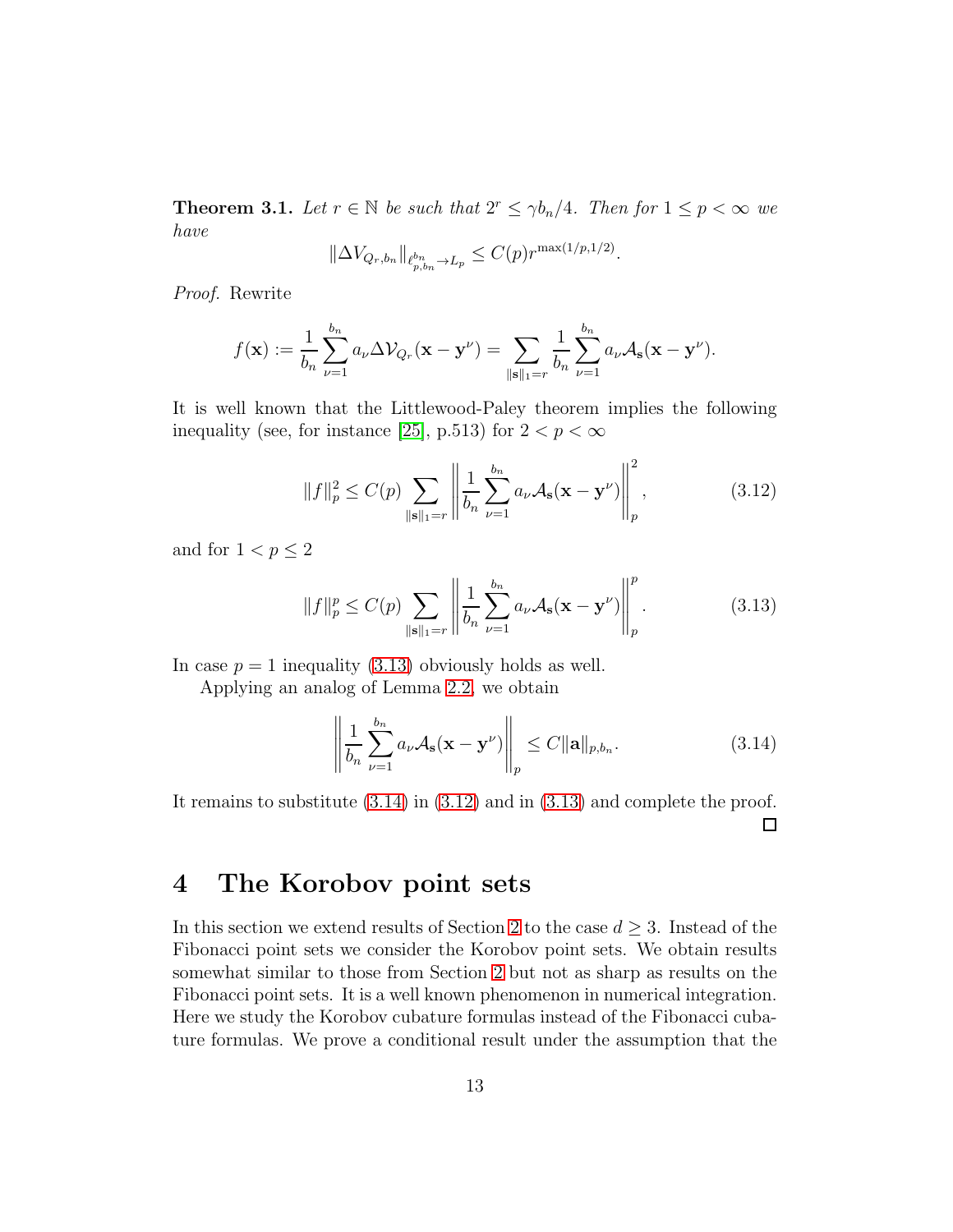Korobov cubature formulas are exact on a certain subspace of trigonometric polynomials with frequencies from a hyperbolic cross. There are results that guarantee existence of such cubature formulas.

Let  $m \in \mathbb{N}$ ,  $\mathbf{h} := (h_1, \ldots, h_d), h_1, \ldots, h_d \in \mathbb{Z}$ . We consider the cubature formulas

$$
P_m(f, \mathbf{h}) := m^{-1} \sum_{\mu=1}^m f\left(2\pi \left\{\frac{\mu h_1}{m}\right\}, \ldots, 2\pi \left\{\frac{\mu h_d}{m}\right\}\right),
$$

which are called the *Korobov cubature formulas*. In the case  $d = 2$ ,  $m = b_n$ ,  $\mathbf{h} = (1, b_{n-1})$  we have

$$
P_m(f, \mathbf{h}) = \Phi_n(f) := \frac{1}{b_n} \sum_{\mathbf{y} \in \mathcal{F}_n} f(\mathbf{y}).
$$

Denote

$$
\mathbf{w}^{\mu} := \left(2\pi \left\{\frac{\mu h_1}{m}\right\}, \ldots, 2\pi \left\{\frac{\mu h_d}{m}\right\}\right), \quad \mu = 1, \ldots, m, \quad \mathcal{R}_m(\mathbf{h}) := \{\mathbf{w}^{\mu}\}_{\mu=1}^m.
$$

The set  $\mathcal{R}_m(\mathbf{h})$  is called the *Korobov point set*. Further, denote

$$
S(\mathbf{k}, \mathbf{h}) := P_m(e^{i(\mathbf{k}, \mathbf{x})}, \mathbf{h}) = m^{-1} \sum_{\mu=1}^m e^{i(\mathbf{k}, \mathbf{w}^{\mu})}.
$$

Note that

<span id="page-13-0"></span>
$$
P_m(f, \mathbf{h}) = \sum_{\mathbf{k}} \hat{f}(\mathbf{k}) S(\mathbf{k}, \mathbf{h}), \quad \hat{f}(\mathbf{k}) := (2\pi)^{-d} \int_{\mathbb{T}^d} f(\mathbf{x}) e^{-i(\mathbf{k}, \mathbf{x})} d\mathbf{x}, \quad (4.1)
$$

where for the sake of simplicity we may assume that  $f$  is a trigonometric polynomial. It is clear that  $(4.1)$  holds for f with absolutely convergent Fourier series.

It is easy to see that the following relation holds

$$
S(\mathbf{k}, \mathbf{h}) = \begin{cases} 1 & \text{for } \mathbf{k} \in \mathcal{L}(m, \mathbf{h}), \\ 0 & \text{for } \mathbf{k} \notin \mathcal{L}(m, \mathbf{h}), \end{cases}
$$
(4.2)

where

$$
\mathcal{L}(m,\mathbf{h}) := \big\{\mathbf{k} : (\mathbf{h},\mathbf{k}) \equiv 0 \quad (\text{mod } m)\big\}, \quad \mathcal{L}(m,\mathbf{h})' := \mathcal{L}(m,\mathbf{h})\setminus\{\mathbf{0}\}.
$$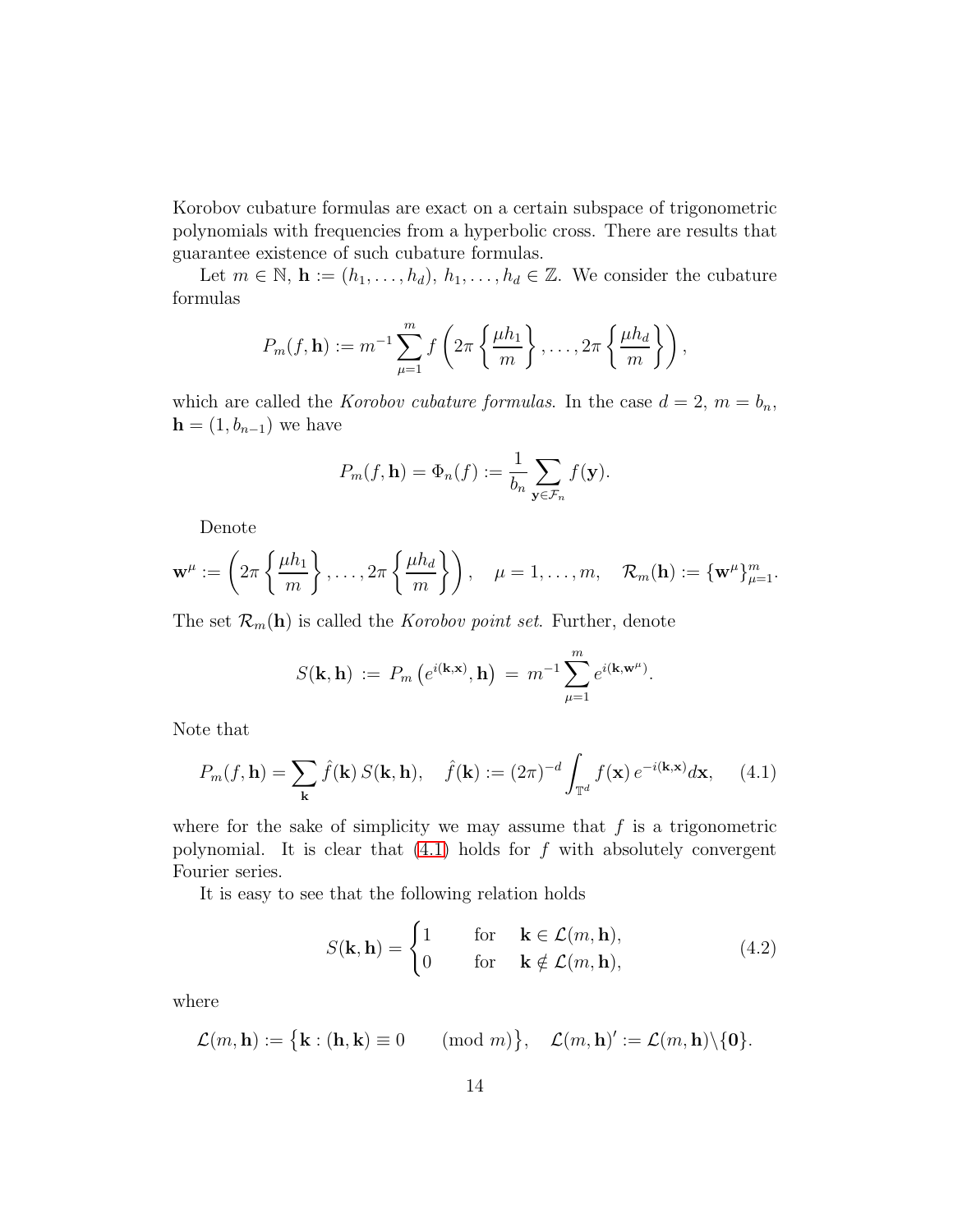For N ∈ N define the *hyperbolic cross* by

$$
\Gamma(N, d) := \left\{ \mathbf{k} = (k_1, ..., k_d) \in \mathbb{Z}^d : \prod_{j=1}^d \max(|k_j|, 1) \le N \right\}.
$$

Denote

$$
\mathcal{T}(N,d) := \left\{ f : f(\mathbf{x}) = \sum_{\mathbf{k} \in \Gamma(N,d)} c_{\mathbf{k}} e^{i(\mathbf{k}, \mathbf{x})} \right\}.
$$

It is easy to see that the condition

<span id="page-14-0"></span>
$$
P_m(f, \mathbf{h}) = \hat{f}(\mathbf{0}), \quad f \in \mathcal{T}(N, d), \tag{4.3}
$$

is equivalent to the condition

<span id="page-14-1"></span>
$$
\Gamma(N, d) \cap \mathcal{L}(m, h)' = \varnothing. \tag{4.4}
$$

**Definition 4.1.** We say that the Korobov cubature formula  $P_m(\cdot, \mathbf{h})$  is exact *on*  $\mathcal{T}(N,d)$  *if condition* [\(4.3\)](#page-14-0) *(equivalently, condition* [\(4.4\)](#page-14-1)*) is satisfied.* 

**Special Korobov point sets.** Let  $L \in \mathbb{N}$  be given. Clearly, we are interested in as small  $m$  as possible such that there exists a Korobov cubature formula, which is exact on  $\mathcal{T}(L, d)$ . In the case of  $d = 2$  the Fibonacci cubature formula is an ideal in a certain sense choice. There is no known Korobov cubature formulas in case  $d \geq 3$ , which are as good as the Fibonacci cubature formula in case  $d = 2$ . We now formulate some known results in this direction. Consider a special case  $\mathbf{h} = (1, h, h^2, \dots, h^{d-1}), h \in \mathbb{N}$ . In this case we write in the notation of  $\mathcal{R}_m(\mathbf{h})$  and  $P_m(\cdot, \mathbf{h})$  the scalar h instead of the vector **h**, namely,  $\mathcal{R}_m(h, d)$  and  $P_m(\cdot, h, d)$ . The following Lemma [4.1](#page-14-2) is a well known result (see, for instance [\[25\]](#page-25-0), p.285).

<span id="page-14-2"></span>Lemma 4.1. *Let* m *and* L *be a prime and a natural number, respectively, such that*

<span id="page-14-3"></span>
$$
\left|\Gamma(L,d)\right| < (m-1)/d.\tag{4.5}
$$

*Then there is a natural number*  $h \in [1, m)$  *such that for all*  $\mathbf{k} \in \Gamma(L, d)$ *,*  $\mathbf{k}\neq \mathbf{0}$ 

$$
k_1 + hk_2 + \dots + h^{d-1}k_d \not\equiv 0
$$
 (mod *m*). (4.6)

*Therefore, for any*  $f \in \mathcal{T}(L, d)$  *we have* 

$$
P_m(f, h, d) = (2\pi)^{-d} \int_{\mathbb{T}^d} f(\mathbf{x}) d\mathbf{x}.
$$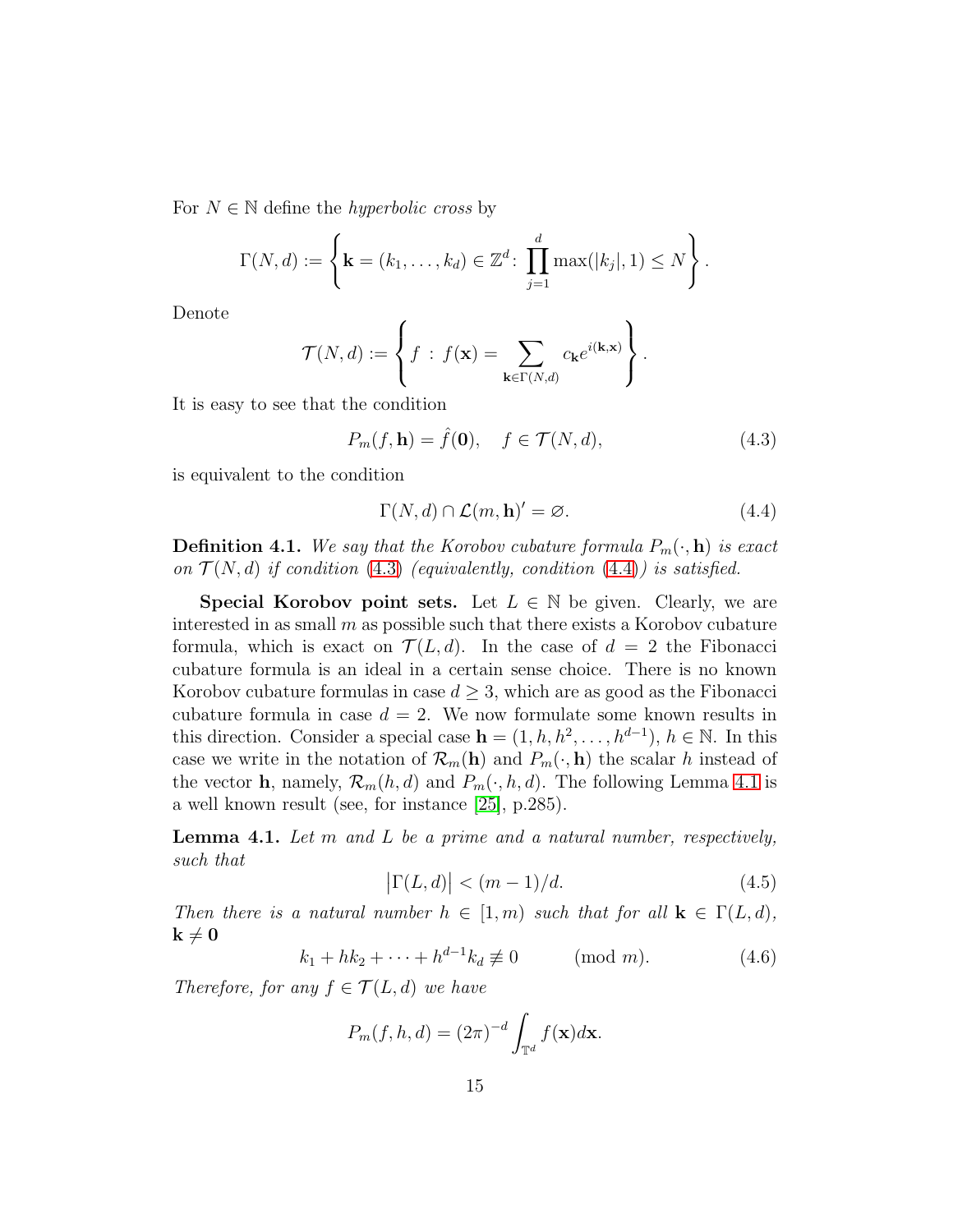Note that the cardinality of  $\Gamma(L, d)$  is of order  $L(\log L)^{d-1}$  and, therefore, the largest L, satisfying  $(4.5)$ , is of order  $m(\log m)^{1-d}$ .

In the same way as Theorem [1.1](#page-3-0) was derived from Lemma [2.1](#page-5-0) in Section [2](#page-4-0) the following Theorem [4.1](#page-15-1) can be derived for special Korobov point sets. We do not present this proof here.

<span id="page-15-1"></span>**Theorem 4.1.** Let the Korobov cubature formula  $P_m(\cdot, \mathbf{h})$  be exact on  $\mathcal{T}(L, d)$ and let  $1 \leq p \leq \infty$ . Then the Korobov point set  $\mathcal{R}_m(\mathbf{h})$  provides the following *two properties for the collection*  $\mathcal{C}'(L,d)$ *.* 

(*I*). For any  $\mathbf{j} \in \mathbb{N}^d$ , satisfying  $2^d \prod_{i=1}^d j_i \leq L$ , and any  $f, g \in \mathcal{T}(R(\mathbf{j}))$ *we have*

$$
(f * g)(\mathbf{x}) = \frac{1}{m} \sum_{\nu=1}^{m} f(\mathbf{w}^{\nu}) g(\mathbf{x} - \mathbf{w}^{\nu}).
$$

(II). Let  $V_j(\mathbf{x}) := \prod_{i=1}^d V_{j_i}(x_i)$  be the de la Vallée Poussin kernels for  $R(j)$ *. Then for any* j *satisfying*  $2^d \prod_{i=1}^d j_i \leq L$  *and any*  $f \in \mathcal{T}(R(j))$  *we have* 

$$
\left\|\frac{1}{m}\sum_{\nu=1}^m a_\nu \mathcal{V}_\mathbf{j}(\mathbf{x}-\mathbf{w}^\nu)\right\|_p \leq 3^d \|\mathbf{a}\|_{p,m}, \quad \mathbf{a}=(a_1,\ldots,a_m).
$$

**Remark [4.1](#page-14-2).** *Lemma 4.1 implies that for any*  $L \in \mathbb{N}$  *there exist* **h** and  $m \leq C(d)L(\log L)^{d-1}$  with some positive  $C(d)$  such that statements (I) and *(II) of Theorem [4.1](#page-15-1) hold.*

#### <span id="page-15-0"></span>5 Discussion

The property of a numerical method of approximation or presentation (recovery) to be universal is very important. The classical concept of unsaturated methods (see, for instance, [\[1\]](#page-22-0)) is the universality property with respect to smoothness. Later, universality with respect to anisotropy was introduced (see [\[16\]](#page-24-0)). Study of universality in numerical integration (see [\[17\]](#page-24-1), [\[18\]](#page-24-2), and the book [\[25\]](#page-25-0), section 6.8) and in linear approximation (see [\[16\]](#page-24-0) and [25], section 5.4) brought new phenomena. Universality concept under the names *adaptive learning* and *distribution-free theory of regression* is very important in learning theory (see [\[7\]](#page-23-0) and [\[20\]](#page-24-3), Chapter 4).

Recently, because of demand on nonlinear approximation importance of the universality property has increased. We illustrate it on the example of sparse approximation. Suppose we have a finite dictionary  $\mathcal{D}_n := \{g_j\}_{j=1}^n$  of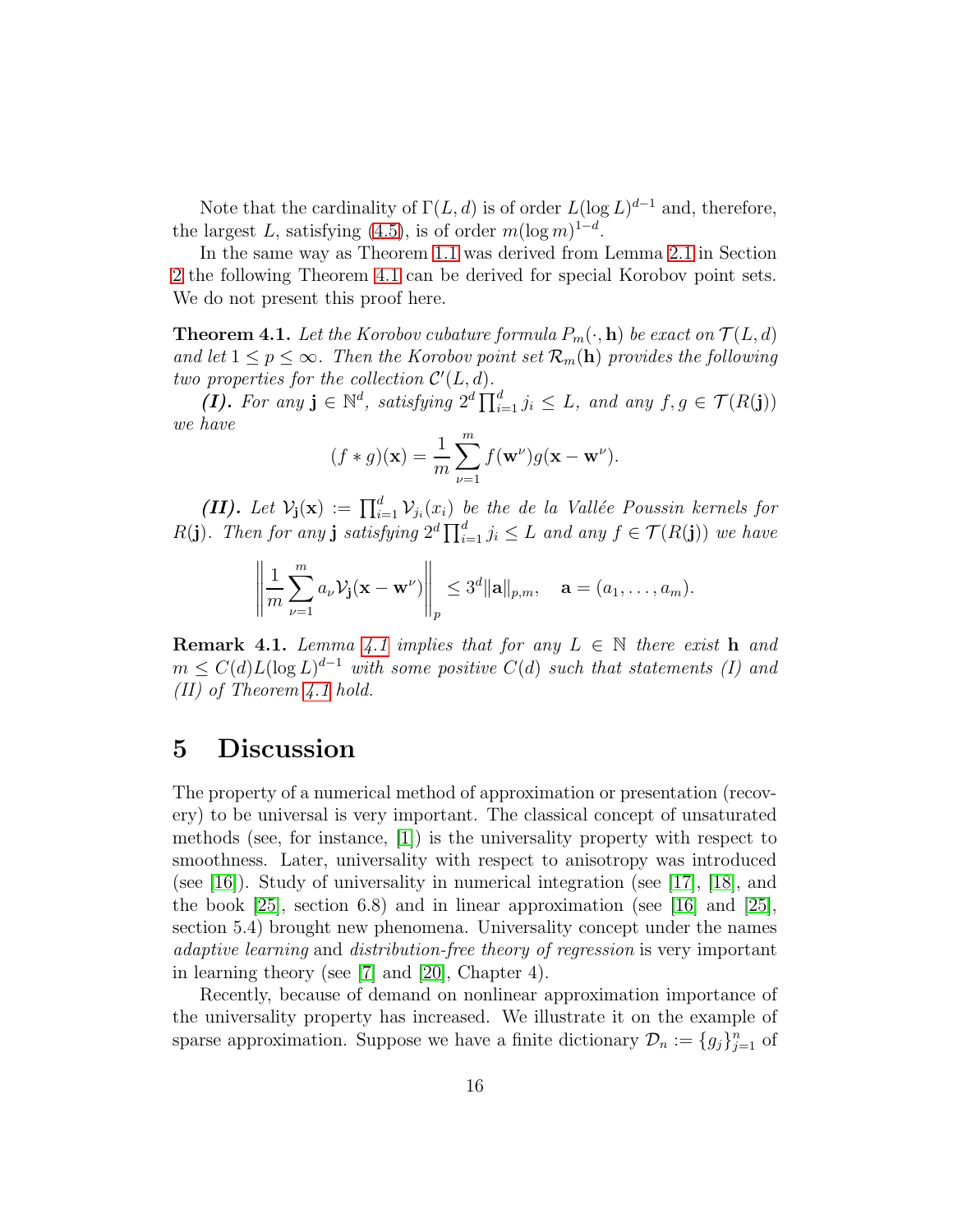functions from  $L_p(\Omega, \mu)$ . Applying the strategy of sparse m-term approximation with respect to  $\mathcal{D}_n$  we obtain a collection of all subspaces spanned by at most m elements of  $\mathcal{D}_n$  as a possible source of approximating (representing) elements. Therefore, we would like to build a discretization scheme, which works well for all such subspaces. This kind of discretization is called *universal discretization*. There are some known results on universal discretization, which show that it is a very interesting and deep area of research (see, for instance, [\[22\]](#page-24-4), [\[5\]](#page-23-1), [\[4\]](#page-23-2)).

For a more detailed discussion of universality in approximation and learning theory we refer the reader to [\[16\]](#page-24-0), [\[18\]](#page-24-2), [\[6\]](#page-23-3), [\[23\]](#page-24-5), [\[7\]](#page-23-0), [\[3\]](#page-22-1), [\[19\]](#page-24-6).

#### 5.1 Discretization

It is well known and easy to check that for centrally symmetric Q the problem of discretization of the convolution on  $\mathcal{T}(Q)$ : For any  $f, g \in \mathcal{T}(Q)$ 

$$
(2\pi)^{-d} \int_{\mathbb{T}^d} f(\mathbf{y}) g(\mathbf{x} - \mathbf{y}) d\mathbf{y} = \frac{1}{m} \sum_{\nu=1}^m f(\xi^{\nu}) g(\mathbf{x} - \xi^{\nu})
$$

is equivalent to the problem of exact discretization of the  $L_2$  norm on  $\mathcal{T}(Q)$ : For any  $f \in \mathcal{T}(Q)$ 

$$
||f||_2^2 = \frac{1}{m} \sum_{\nu=1}^m |f(\xi^{\nu})|^2.
$$

Thus, part (I) of Theorem [1.1](#page-3-0) is equivalent to the exact discretization of the  $L_2$  norm on  $\mathcal{T}(R(j))$ .

We now discuss part (II) of Theorem [1.1.](#page-3-0) We prove the following conditional statement.

**Proposition 5.1.** *Suppose that for a given*  $Q \subset \mathbb{Z}^d$  *the point set*  $\{\xi^{\nu}\}_{\nu=1}^m$  *has the following properties. There exists an even function*  $V_Q$  *such that for any*  $f \in \mathcal{T}(Q)$  *we have* 

<span id="page-16-1"></span>
$$
f(\mathbf{x}) = (2\pi)^{-d} \int_{\mathbb{T}^d} f(\mathbf{y}) \mathcal{V}_Q(\mathbf{x} - \mathbf{y}) d\mathbf{y} = \frac{1}{m} \sum_{\nu=1}^m f(\xi^{\nu}) \mathcal{V}_Q(\mathbf{x} - \xi^{\nu}) \tag{5.1}
$$

*and for a given*  $1 \leq p \leq \infty$  *we have for all*  $\mathbf{a} = (a_1, \ldots, a_m)$  *and for*  $q = p$ *and*  $q = p'$ *, where*  $p'$  *is dual to*  $p(1/p + 1/p' = 1)$ 

<span id="page-16-0"></span>
$$
\left\| \frac{1}{m} \sum_{\nu=1}^{m} a_{\nu} \mathcal{V}_Q(\mathbf{x} - \xi^{\nu}) \right\|_q \le C(d, p) \|\mathbf{a}\|_{q,m}.
$$
 (5.2)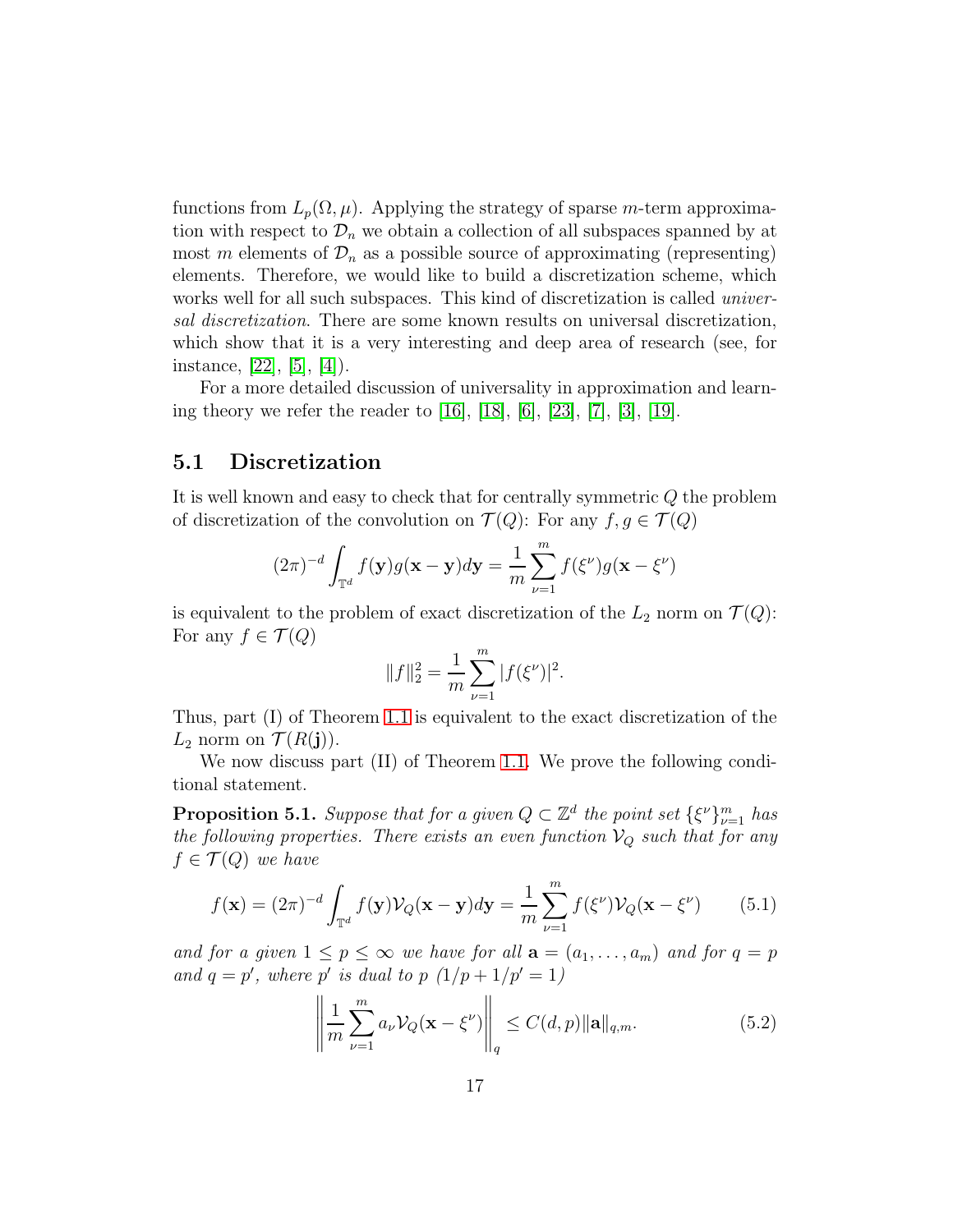*Then, the following sampling discretization inequalities hold for all*  $f \in \mathcal{T}(Q)$ 

<span id="page-17-0"></span>
$$
C_1(d,p)\|f\|_p^p \le \frac{1}{m}\sum_{\nu=1}^m |f(\xi^{\nu})|^p \le C_2(d,p)\|f\|_p^p. \tag{5.3}
$$

*Proof.* The left inequality in [\(5.3\)](#page-17-0) with  $C_1(d, p) = C(d, p)^{-p}$  directly follows from  $(5.2)$  and  $(5.1)$ . We prove the right inequality in  $(5.3)$ . Using  $(5.1)$  and [\(5.2\)](#page-16-0), we obtain  $(\varepsilon_{\nu} := \text{sign } f(\xi^{\nu}))$ 

$$
\frac{1}{m} \sum_{\nu=1}^{m} |f(\xi^{\nu})|^{p} = \frac{1}{m} \sum_{\nu=1}^{m} f(\xi^{\nu}) \varepsilon_{\nu} |f(\xi^{\nu})|^{p-1} =
$$
\n
$$
= (2\pi)^{-d} \int_{\mathbb{T}^{d}} f(\mathbf{x}) \frac{1}{m} \sum_{\nu=1}^{m} \varepsilon_{\nu} |f(\xi^{\nu})|^{p-1} \mathcal{V}_{Q}(\mathbf{x} - \xi^{\nu}) d\mathbf{x} \le
$$
\n
$$
\leq ||f||_{p} \left\| \frac{1}{m} \sum_{\nu=1}^{m} \varepsilon_{\nu} |f(\xi^{\nu})|^{p-1} \mathcal{V}_{Q}(\mathbf{x} - \xi^{\nu}) \right\|_{p'}.
$$

Using [\(5.2\)](#page-16-0), we see that the last term is

$$
\leq C(d,p) \|f\|_p \left(\frac{1}{m}\sum_{\nu=1}^m \left|f(\xi^{\nu})\right|^p\right)^{(p-1)/p},
$$

which implies the required inequality with  $C_2(d, p) = C(d, p)^p$ .

 $\Box$ 

The above discussion shows that instead of the universal discretization in a style of Theorem [1.1](#page-3-0) the universal simultaneous (of the  $L_2$  and  $L_p$  norms) sampling discretization problem can be considered. We give a precise formulation of this problem in a general setting. We begin with the known settings.

Sampling discretization. Let  $\Omega$  be a compact subset of  $\mathbb{R}^d$  with the probability measure  $\mu$ . We say that a linear subspace  $X_N$  (index N here, usually, stands for the dimension of  $X_N$ ) of  $L_q(\Omega, \mu)$ ,  $1 \leq q < \infty$ , admits the sampling discretization with parameters  $m \in \mathbb{N}$  and q and positive constants  $C_1 \leq C_2$  if there exist a set  $\{\xi^{\nu}\}_{\nu=1}^m$  such that for any  $f \in X_N$  we have

$$
C_1 \|f\|_q^q \le \frac{1}{m} \sum_{\nu=1}^m |f(\xi^{\nu})|^q \le C_2 \|f\|_q^q.
$$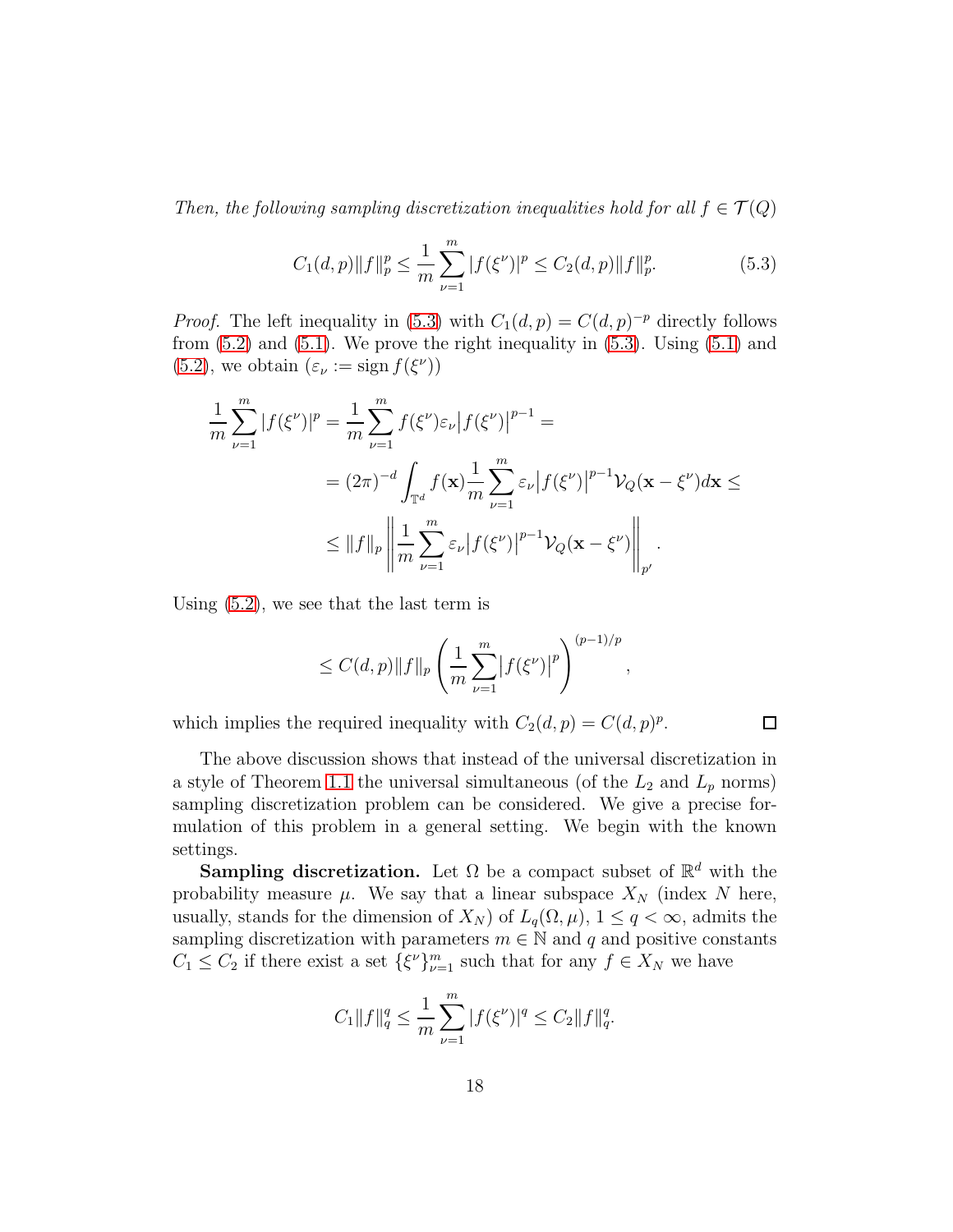In the case  $q = \infty$  we define  $L_{\infty}$  as the space of continuous functions on  $\Omega$ and ask for

$$
C_1||f||_{\infty} \leq \max_{1 \leq \nu \leq m} |f(\xi^{\nu})| \leq ||f||_{\infty}.
$$

Universal sampling discretization. This problem is about finding (proving existence) of a set of points, which is good in the sense of the above sampling discretization for a collection of linear subspaces (see [\[23\]](#page-24-5)). We formulate it in an explicit form. Let  $\mathcal{X}_{\mathbf{N}} := \{X_{N}^{j}$  $\{N_j\}_{j=1}^k$ ,  $\mathbf{N} = (N_1, \ldots, N_k)$ , be a collection of linear subspaces  $X^j_{\lambda}$  $_{N_j}^j$  of the  $L_q(\Omega, \mu)$ ,  $1 \le q \le \infty$ . We say that a set  $\{\xi^{\nu}\}_{\nu=1}^{m}$  provides *universal sampling discretization* for the collection  $\mathcal{X}_{N}$ if, in the case  $1 \leq q < \infty$ , there are two positive constants  $C_i = C_i(\Omega, q)$ ,  $i = 1, 2$ , such that for each  $j \in [1, k]$  and any  $f \in X_{\lambda}^{j}$  $\chi^j_{N_j}$  we have

$$
C_1 \|f\|_q^q \le \frac{1}{m} \sum_{\nu=1}^m |f(\xi^{\nu})|^q \le C_2 \|f\|_q^q.
$$

In the case  $q = \infty$  for each  $j \in [1, k]$  and any  $f \in X_N^j$  we have

$$
C_1||f||_{\infty} \le \max_{1 \le \nu \le m} |f(\xi^{\nu})| \le ||f||_{\infty}.
$$

Universal simultaneous sampling discretization. Let  $1 \leq p_1$  $p_2 \leq \infty$  be given. Let  $\mathcal{X}_{\mathbf{N}} := \{X^j_N\}$  $\{N_j\}_{j=1}^k$ ,  $\mathbf{N} = (N_1, \ldots, N_k)$ , be a collection of linear subspaces  $X_{\Lambda}^j$  $_{N_j}^j$  of the  $L_{p_2}(\Omega, \mu)$ . We say that a set  $\{\xi^{\nu}\}_{\nu=1}^m$  provides *universal simultaneous sampling discretization* for the collection  $\mathcal{X}_{N}$  if, in the case  $1 < p_2 < \infty$ , there are four positive constants  $C_{i,r}(\Omega, p_r)$ ,  $i = 1, 2$ ,  $r = 1, 2$ , such that for each  $j \in [1, k]$  and any  $f \in X_N^j$  $\chi^j_{N_j}$  we have

<span id="page-18-0"></span>
$$
C_{1,r}(\Omega, p_r) \|f\|_{p_r}^{p_r} \le \frac{1}{m} \sum_{\nu=1}^m |f(\xi^{\nu})|^{p_r} \le C_{2,r}(\Omega, p_r) \|f\|_{p_r}^{p_r}.
$$
 (5.4)

In the case  $p_2 = \infty$  for each  $j \in [1, k]$  and any  $f \in X_N^j$  we have [\(5.4\)](#page-18-0) for  $r = 1$  and for  $r = 2$  we have

$$
C_{1,2}(\Omega) ||f||_{\infty} \le \max_{1 \le \nu \le m} |f(\xi^{\nu})| \le ||f||_{\infty}.
$$

Note that the case of exact discretization corresponds to the case  $C_{1,r}$  =  $C_{2,r}.$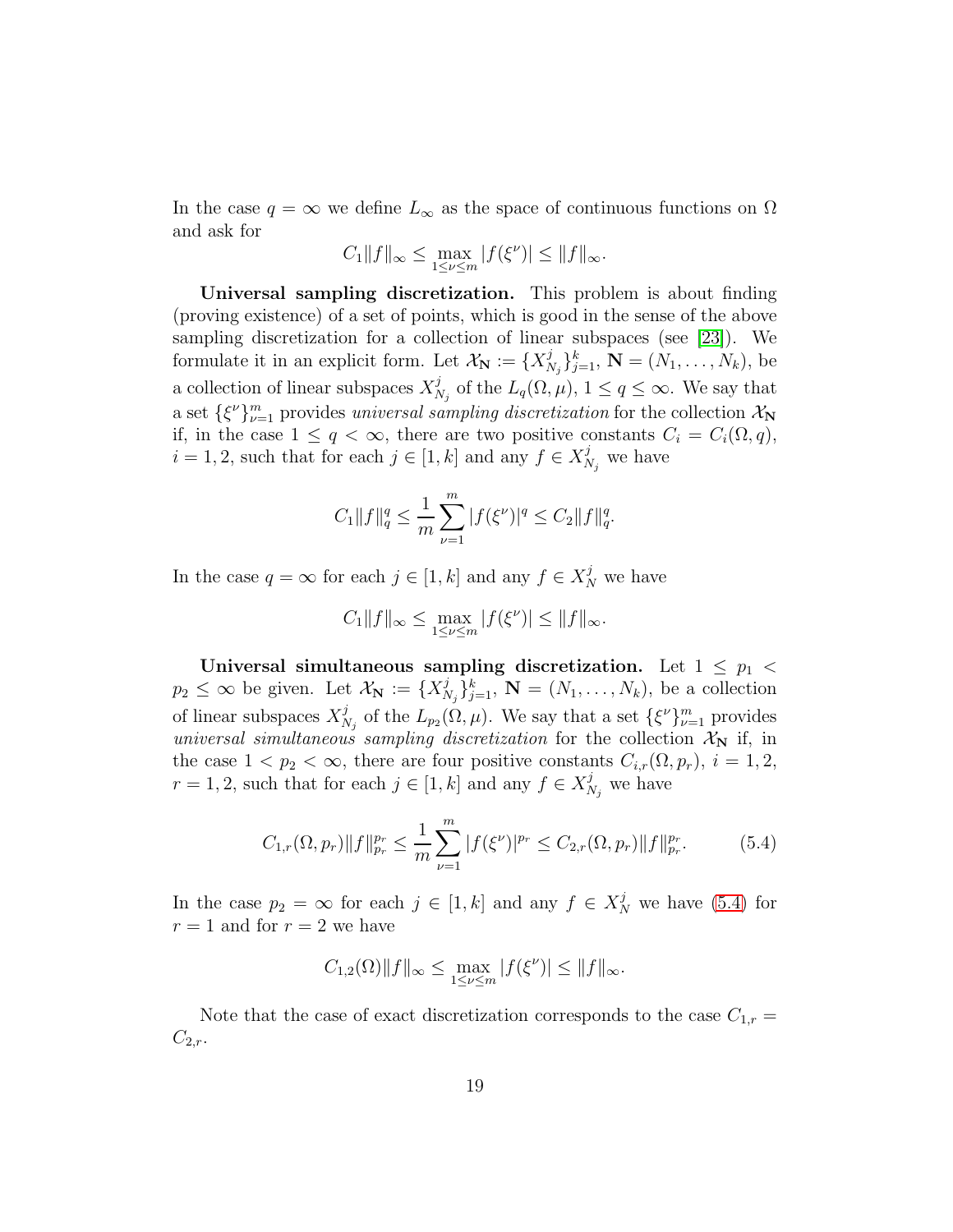We now discuss universal discretization for a specific collection of subspaces. In [\[23\]](#page-24-5) we studied the universal sampling discretization for the collection of subspaces of trigonometric polynomials with frequencies from parallelepipeds (rectangles). We now formulate the corresponding result from [\[23\]](#page-24-5). For  $\mathbf{s} = (s_1, \ldots, s_d) \in \mathbb{Z}_+^d$  define

$$
R(2^{\mathbf{s}}) := \{ \mathbf{k} = (k_1, \ldots, k_d) \in \mathbb{Z}^d : |k_i| < 2^{s_i}, \quad i = 1, \ldots, d \}.
$$

Consider the collection  $\mathcal{C}(n,d) := \{ \mathcal{T}(R(2^s)) : ||\mathbf{s}||_1 = n \}.$ 

We proved in [\[23\]](#page-24-5) the following result.

<span id="page-19-0"></span>**Theorem 5.1** ([\[23\]](#page-24-5)). For every  $1 \leq q \leq \infty$  there exists a positive constant  $C(d, q)$ *, which depends only on* d and q, such that for any  $n \in \mathbb{N}$  there is a set  $\{\xi^{\nu}\}_{\nu=1}^m \subset \mathbb{T}^d$ , with  $m \leq C(d, q)2^n$  that provides universal discretization *of the*  $L_q$  *norm for the collection*  $C(n, d)$ *.* 

Theorem [5.1](#page-19-0) basically solves the universal discretization problem for the collection  $\mathcal{C}(n, d)$ . It provides the upper bound  $m \leq C(d, q)2^n$  with  $2^n$  being of the order of the dimension of each  $\mathcal{T}(R(2^s))$  from the collection  $\mathcal{C}(n, d)$ . Obviously, the lower bound for the cardinality of a set, providing the sampling discretization for  $\mathcal{T}(R(2^s))$  with  $\|\mathbf{s}\|_1 = n$ , is  $\geq C(d)2^n$ .

The proof of Theorem [5.1](#page-19-0) from [\[23\]](#page-24-5) is based on special nets, which we define below.

**Definition 5.1.** *A*  $(t, r, d)$ -net (in base 2) is a set T of 2<sup>r</sup> points in  $[0, 1]^d$ such that each dyadic box  $[(a_1 - 1)2^{-s_1}, a_1 2^{-s_1}) \times \cdots \times [(a_d - 1)2^{-s_d}, a_d 2^{-s_d})$ ,  $1 \le a_j \le 2^{s_j}, j = 1, \ldots, d,$  of volume  $2^{t-r}$  contains exactly  $2^t$  points of T.

A construction (which is a very nontrivial construction) of such nets for all d and  $t \geq Cd$ , where C is a positive absolute constant,  $r \geq t$  is given in [\[15\]](#page-24-7).

It was proved in [\[24\]](#page-24-8) that in the case  $d = 2$  a very simple point sets, namely the Fibonacci point sets, provide Theorem [5.1.](#page-19-0) Here is the corresponding result.

<span id="page-19-1"></span>**Theorem 5.2** ([\[24\]](#page-24-8)). The Fibonacci point set  $\mathcal{F}_n$  provides the universal dis*cretization in*  $L_q$ ,  $1 \leq q \leq \infty$ , for the collection  $\mathcal{C}(r, 2)$  with r satisfying the *condition*  $9 \cdot 2^r \leq \gamma b_n$ *.* 

In this paper it is more convenient for us to consider instead of the collection  $\mathcal{C}(n, d)$  of dyadic rectangles a collection of all rectangles  $\mathcal{C}'(N, d)$ .

The following variant of Theorem [5.2](#page-19-1) follows from its proof in [\[24\]](#page-24-8).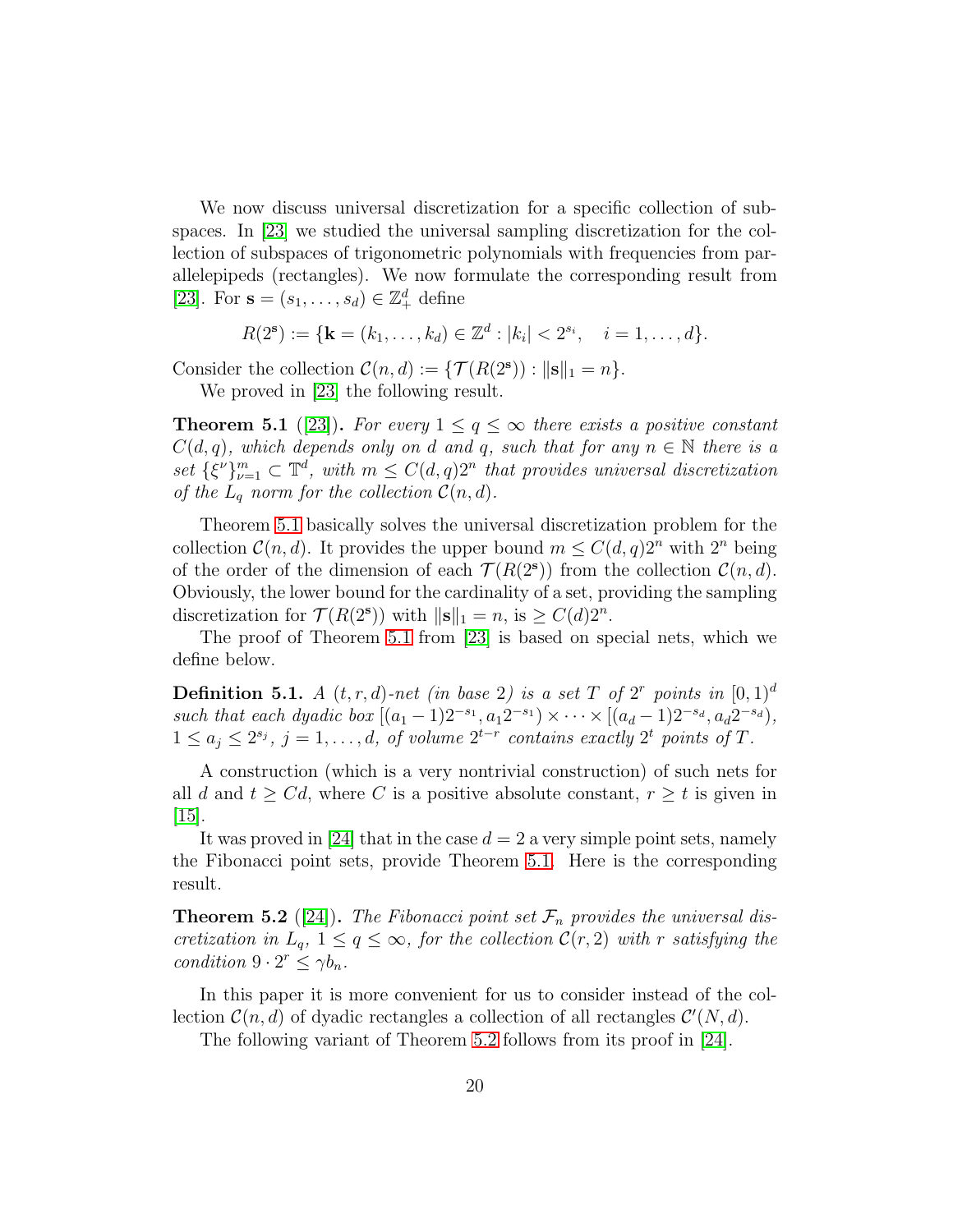**Theorem 5.3.** The Fibonacci point set  $\mathcal{F}_n$  provides the universal discretiza*tion in*  $L_q$ ,  $1 \le q \le \infty$ , for the collection  $\mathcal{C}'(N,2)$  with N satisfying the *condition*  $9N \leq \gamma b_n$ *.* 

As we pointed out above our requirement of discretization of the convolution is equivalent to the exact sampling discretization of the  $L_2$  norm. It is known that the property of the exact sampling discretization of the  $L_2$  norm is much stronger than just sampling discretization with some constants  $C_1$ and  $C_2$ . We now explain this in more detail.

First, we note that for all **j** such that  $\prod_{i=1}^{d} j_i \leq N$  we have the embedding  $R(j) \subset \Gamma(N, d)$ . Therefore, for the universal exact discretization of the  $L_2$ norm for the collection  $\mathcal{C}'(N,d)$  it would be sufficient to provide the exact discretization of the  $L_2$  norm for one subspace  $\mathcal{T}(N, d)$ . It is know (see [\[5\]](#page-23-1), section 3.5) that for that we need at least m of order  $N^2$  points. It is also known (see [\[21\]](#page-24-9), section 4) that there exists a number theoretical construction of  $m \leq C(d)N^2(\log N)^{2(d-1)}$  points, which provide the exact discretization of the  $L_2$  norm for the subspace  $\mathcal{T}(N, d)$ . We point out that our Theorem [1.1](#page-3-0) provides in the case  $d = 2$  optimal in the sense of order result for the universal sampling discretization for the collection  $\mathcal{C}'(N,d)$  simultaneously exact in case of  $L_2$  and non-exact in  $L_p$ . Theorem [4.1](#page-15-1) provides in case of general d suboptimal results (up to the logarithmic factor).

Second, in the case of non-exact sampling discretization of the  $L_2$  norm the following optimal in the sense of order result is known.

<span id="page-20-0"></span>**Theorem 5.4** ([\[21\]](#page-24-9)). *There are three positive absolute constants*  $C_1$ ,  $C_2$ , and  $C_3$  with the following properties: For any  $d \in \mathbb{N}$  and any  $Q \subset \mathbb{Z}^d$  there exists *a set of*  $m \leq C_1 |Q|$  *points*  $\xi^{\nu} \in \mathbb{T}^d$ ,  $\nu = 1, \ldots, m$ , such that for any  $f \in \mathcal{T}(Q)$ *we have*

$$
C_2||f||_2^2 \le \frac{1}{m}\sum_{\nu=1}^m |f(\xi^{\nu})|^2 \le C_3||f||_2^2.
$$

Theorem [5.4](#page-20-0) was derived from results of the paper by S. Nitzan, A. Olevskii, and A. Ulanovskii [\[14\]](#page-24-10), which in turn is based on the paper of A. Marcus, D.A. Spielman, and N. Srivastava [\[12\]](#page-23-4). The breakthrough results in sampling discretization of the  $L_2$  norm (see [\[21\]](#page-24-9), [\[11\]](#page-23-5)) and in sampling recovery in the  $L_2$  norm (see [\[9\]](#page-23-6), [\[10\]](#page-23-7), [\[13\]](#page-23-8)) are based on results by A. Marcus, D.A. Spielman, and N. Srivastava from [\[12\]](#page-23-4) (see Corollary 1.5 with  $r = 2$ ) there) obtained for solving the Kadison-Singer problem. Also, results from [\[2\]](#page-22-2) play a fundamental role in sampling discretization of the  $L_2$  norm. The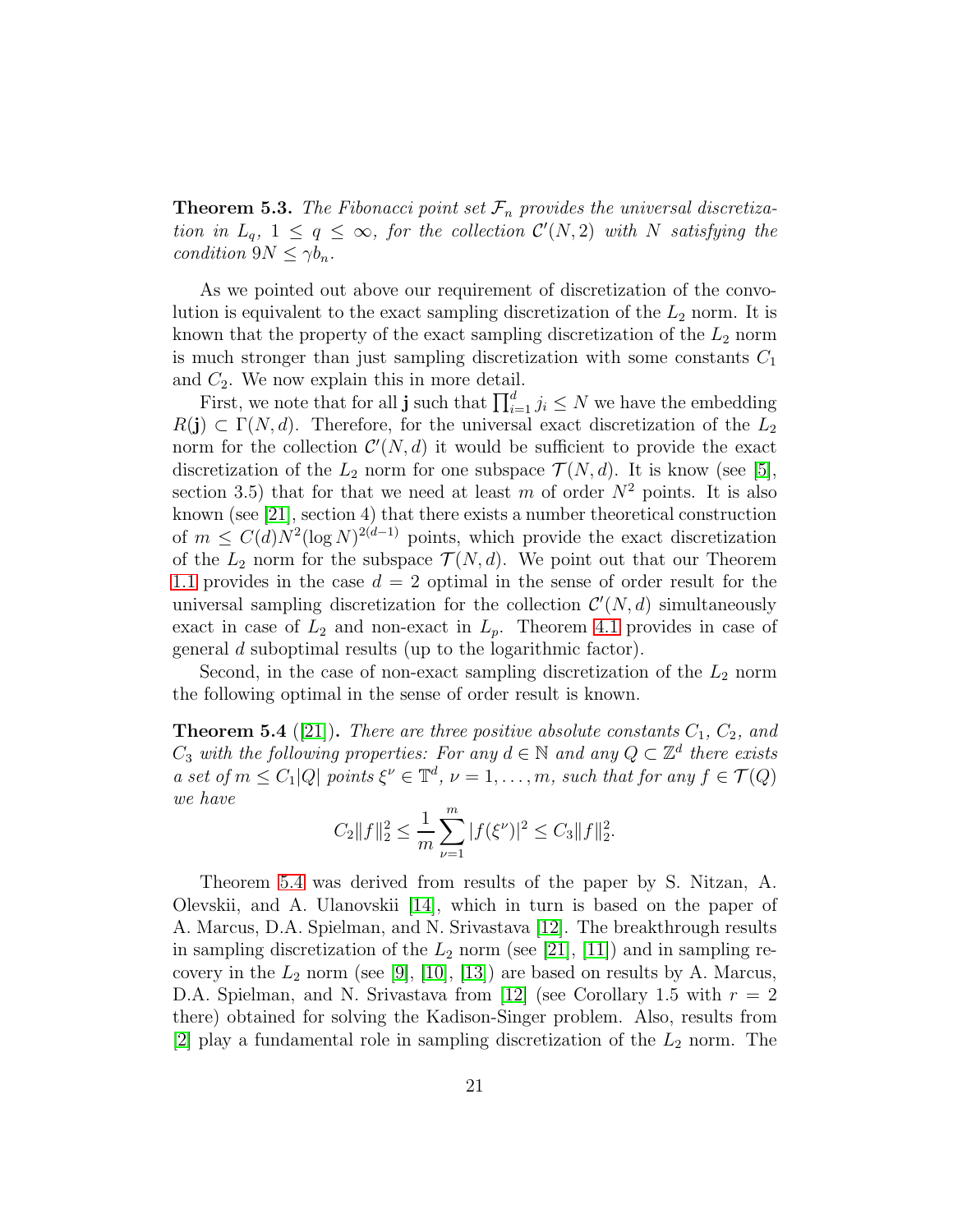approach, based on  $|12|$  allows us to obtain optimal (in the sense of order) results for discretization of the  $L_2$  norm (see [\[21\]](#page-24-9) and [\[11\]](#page-23-5)). For the first time it was done in [\[21\]](#page-24-9) with the help of a lemma from [\[14\]](#page-24-10). The corresponding lemma from [\[14\]](#page-24-10) was further generalized in [\[11\]](#page-23-5) for proving optimal in the sense of order sampling discretization results. A version of the corresponding lemma from [\[11\]](#page-23-5) was used in [\[13\]](#page-23-8) for the sampling recovery. The first appli-cation of the results from [\[2\]](#page-22-2) in the sampling discretization of the  $L_2$  norm was done in [\[22\]](#page-24-4). The reader can find a detailed discussion of these results in [\[8\]](#page-23-9), Section 2.6.

#### 5.2 Representation and discretization

We now give a general formulation of variants of the setting that was studied in this paper.

Sampling shift representation (SSR). We say that a linear subspace  $X_N$  of  $L_\infty(\Omega)$ , admits the SSR with parameter  $m \in \mathbb{N}$  if there exist a function  $\varphi \in L_{\infty}(\Omega)$  and a set of points  $\{\xi^{\nu}\}_{\nu=1}^{m}$  such that for any  $f \in X_N$  we have

$$
f(x) = \frac{1}{m} \sum_{\nu=1}^{m} f(\xi^{\nu}) \varphi(x - \xi^{\nu}).
$$

We also say that the above set of points  $\{\xi^{\nu}\}_{\nu=1}^m$  provides SSR for  $X_N$ .

Universal sampling shift representation (USSR). We say that a set of points  $\{\xi^{\nu}\}_{\nu=1}^{m}$  provides USSR for the collection  $\mathcal{X}_{N} := \{X_{N}^{j}$  $\{j \atop N_j\}_{j=1}^k,$  $\mathbf{N} = (N_1, \ldots, N_k)$ , if for each  $j \in [1, k]$  there exists a function  $\varphi^j \in L_\infty(\Omega)$ such that for any  $f \in X^j$  $\chi^j_{N_j}$  we have

$$
f(x) = \frac{1}{m} \sum_{\nu=1}^{m} f(\xi^{\nu}) \varphi^{j} (x - \xi^{\nu}).
$$

**Shift p-representation (SpR).** We say that a linear subspace  $X_N$  of  $L_p(\Omega)$ , admits the SpR with parameter  $m \in \mathbb{N}$  if there exist a function  $\varphi \in L_p(\Omega)$  and a set of points  $\{\xi^{\nu}\}_{\nu=1}^m$  such that for any  $f \in X_N$  there is a vector  $\mathbf{a}(f) = (a_1(f), \ldots, a_m(f)) \in \mathbb{R}^m$ , which gives a representation

$$
f(x) = \frac{1}{m} \sum_{\nu=1}^{m} a_{\nu}(f) \varphi(x - \xi^{\nu})
$$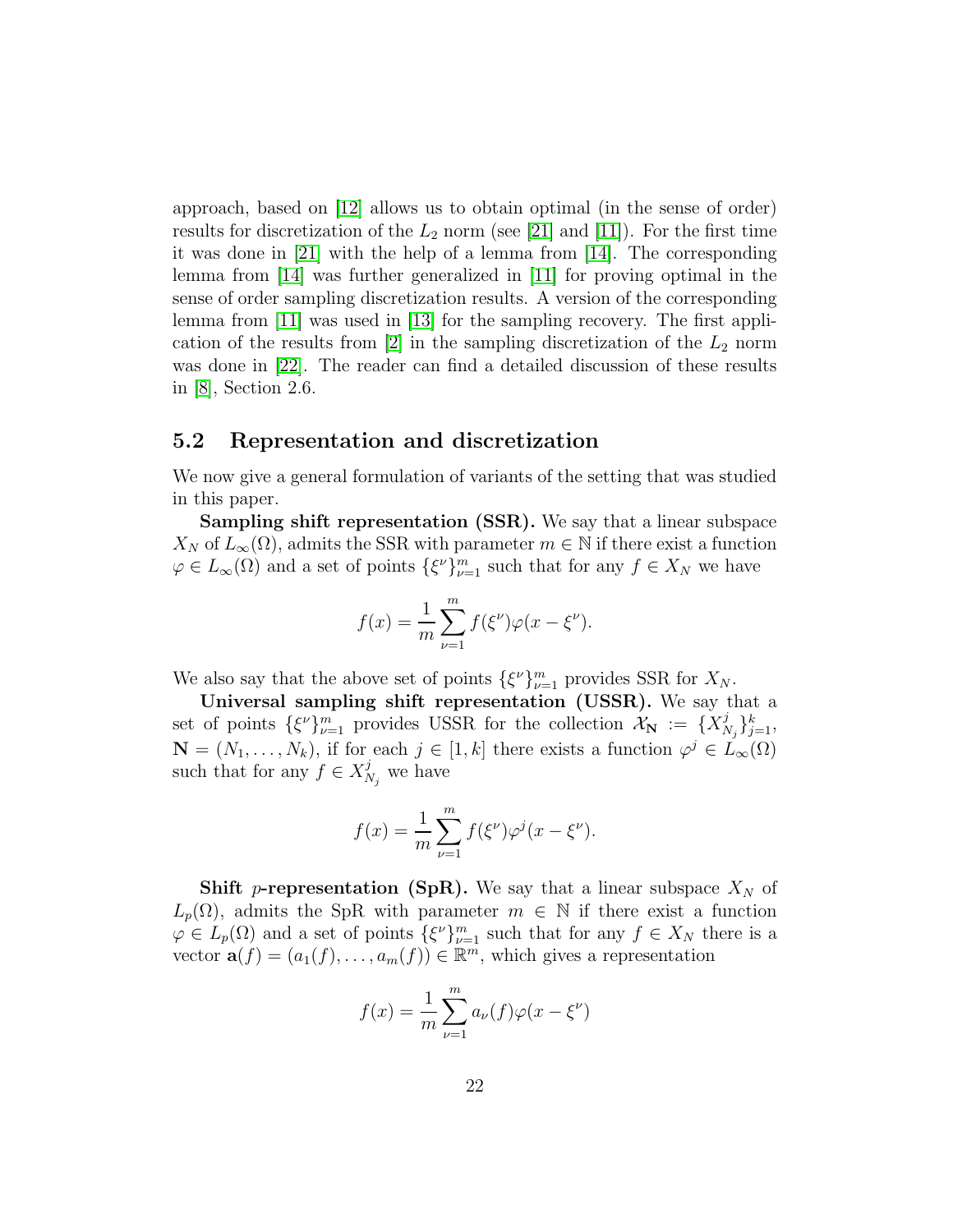and satisfies the bound

$$
||f||_p \leq C(\Omega, p)||\mathbf{a}||_{p,m}.
$$

We also say that the above set of points  $\{\xi^{\nu}\}_{\nu=1}^m$  provides SpR for  $X_N$ .

Universal shift p-representation (USpR). We say that a set of points  $\{\xi^{\nu}\}_{\nu=1}^m$  provides USpR for the collection  $\mathcal{X}_N$  if this set of points provides SpR for each  $X_N^j$  $\chi_{N_j}^j$  from the collection  $\mathcal{X}_{\mathbf{N}}$ .

Universal sampling shift *p*-representation (USSpR). We say that a set of points  $\{\xi^{\nu}\}_{\nu=1}^m$  provides USSpR for the collection  $\mathcal{X}_{N}$  if this set of points provides SpR for each  $X_{N}^{j}$  $\mathcal{N}_{N_j}$  from the collection  $\mathcal{X}_{\mathbf{N}}$  with  $\mathbf{a}(f) =$  $(f(\xi^1), \ldots, f(\xi^m)).$ 

For instance, a version of Theorem [1.1](#page-3-0) gives the following result.

**Theorem 5.5.** *The Fibonacci point set*  $\mathcal{F}_n$  *provides the USSpR,*  $1 \leq p \leq \infty$ *,* for the collection  $\mathcal{C}'(N,2)$  with N satisfying the condition  $9N \leq \gamma b_n$ .

**Open problem 1.** Let  $d \in \mathbb{N}$ ,  $d \geq 3$ . Is there a constant  $C(d)$  such that there exists a point set  $\{\xi^{\nu}\}_{\nu=1}^m$  with  $m \leq C(d)N$ , which provides the USSR for the collection  $\mathcal{C}'(N,d)$ ?

**Open problem 2.** Let  $d \in \mathbb{N}$ ,  $d \geq 3$ , and  $1 \leq p \leq \infty$  be given. Is there a constant  $C(d, p)$  such that there exists a point set  $\{\xi^{\nu}\}_{\nu=1}^m$  with  $m \leq C(d, p)N$ , which provides the USSpR for the collection  $\mathcal{C}'(N, d)$ ?

**Open problem 3.** Let  $d \in \mathbb{N}$ ,  $d \geq 3$ . Is there a constant  $C(d)$  such that there exists a point set  $\{\xi^{\nu}\}_{\nu=1}^m$  with  $m \leq C(d)N$ , which provides the USSpR for all  $1 \leq p \leq \infty$  for the collection  $\mathcal{C}'(N,d)$ ?

Acknowledgements. The work was supported by the Russian Federation Government Grant  $N^{\circ}14. W03.31.0031$ .

## <span id="page-22-0"></span>References

- [1] K.I. Babenko, Some problems in approximation theory and numerical analysis, Russian Math. Surveys, 40 (1985), 1–30.
- <span id="page-22-2"></span>[2] J. Batson, D.A. Spielman, and N. Srivastava (2012), Twice-Ramanujan Sparsifiers, SIAM J. Comput., 41 (2012), 1704–1721.
- <span id="page-22-1"></span>[3] P. Binev, A. Cohen, W. Dahmen, R. DeVore, and V.N. Temlyakov, Universal algorithms for learning theory. Part I: piecewise constant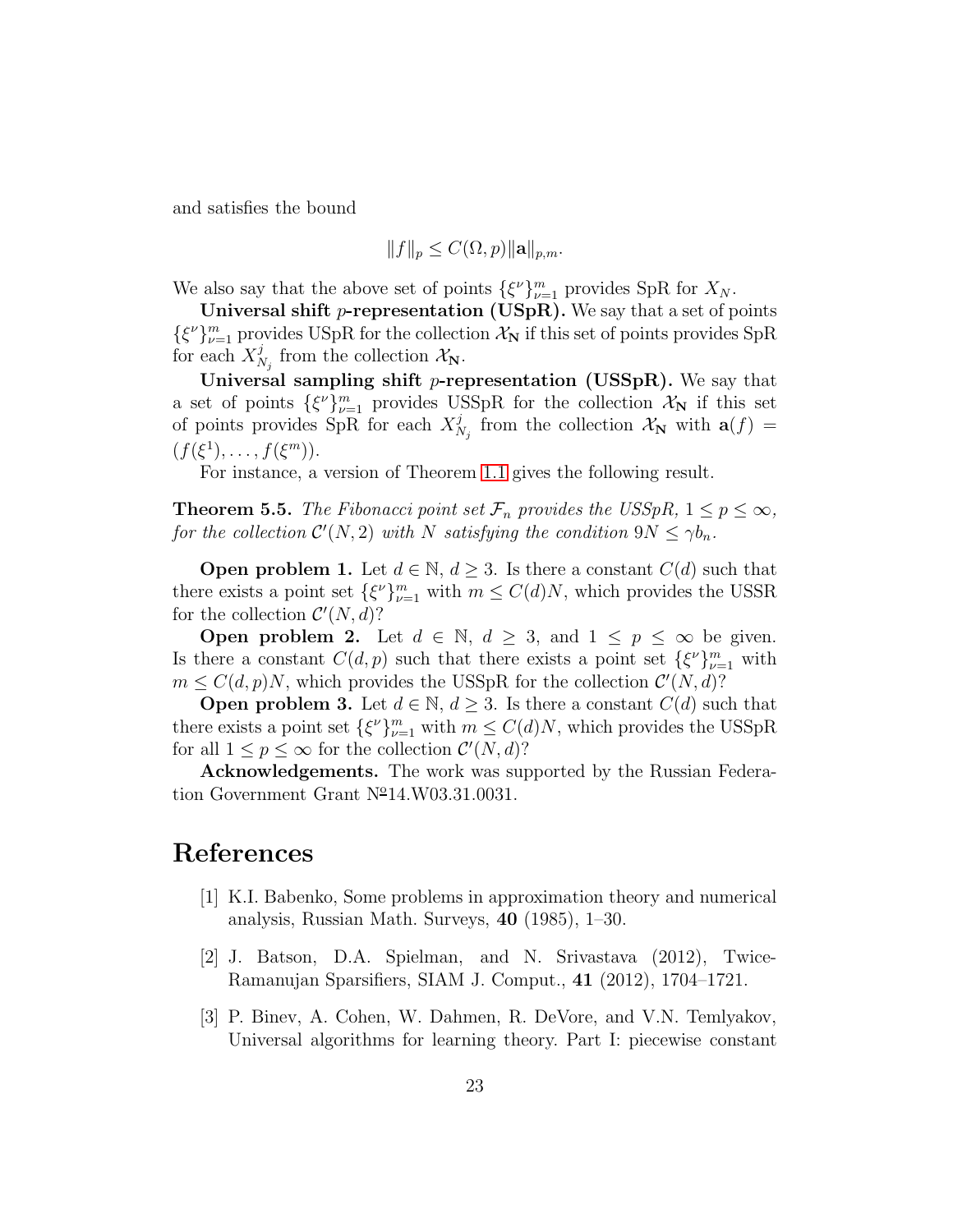functions, Journal of Machine Learning Theory (JMLT),6 (2005), 1297–1321.

- <span id="page-23-2"></span><span id="page-23-1"></span>[4] F. Dai and V. Temlyakov, Sampling discretization of integral norms and its application, [arXiv:2109.09030v](http://arxiv.org/abs/2109.09030)1 [math.NA] 18 Sep 2021.
- [5] F. Dai, A. Prymak, V.N. Temlyakov, and S. Tikhonov, Integral norm discretization and related problems, Russ. Math. Surv., 74 (2019), 579–630. Translation from Uspekhi Mat. Nauk, 74, Is. 4(448) (2019).
- <span id="page-23-3"></span>[6] Ding Dũng, V.N. Temlyakov, and T. Ullrich, Hyperbolic Cross Approximation, Advanced Courses in Mathematics CRM Barcelona, Birkhäuser, 2018; [arXiv:1601.03978v](http://arxiv.org/abs/1601.03978)2 [math.NA] 2 Dec 2016.
- <span id="page-23-9"></span><span id="page-23-0"></span>[7] L. Györfy, M. Kohler, A. Krzyzak, and H. Walk, A distribution-free theory of nonparametric regression, Springer, Berlin, 2002.
- [8] B. Kashin, E. Kosov, I. Limonova, and V. Temlyakov, Sampling discretization and related problems, [arXiv:2109.07567v](http://arxiv.org/abs/2109.07567)1 [math.FA] 15 Sep 2021.
- <span id="page-23-6"></span>[9] D. Krieg and M. Ullrich, Function values are enough for  $L_2$ -approximation, *Found. Comp. Math.*, doi:10.1007/s10208-020-09481-w; [arXiv:1905.02516v](http://arxiv.org/abs/1905.02516)4 [math.NA] 19 Mar 2020.
- <span id="page-23-7"></span>[10] D. Krieg and M. Ullrich, Function values are enough for  $L_2$ approximation: Part II, *J. Complexity*, doi:10.1016/j.jco.2021.101569; [arXiv:2011.01779v](http://arxiv.org/abs/2011.01779)1 [math.NA] 3 Nov 2020.
- <span id="page-23-5"></span>[11] I. Limonova and V. Temlyakov, On sampling discretization in  $L_2$ , [arXiv:2009.10789v](http://arxiv.org/abs/2009.10789)1 [math.FA] 22 Sep 2020.
- <span id="page-23-4"></span>[12] A. Marcus, D.A. Spielman, and N. Srivastava, Interlacing families II: Mixed characteristic polynomials and the Kadison-Singer problem, *Annals of Math.*, 182:1 (2015), 327–350.
- <span id="page-23-8"></span>[13] N. Nagel, M. Schäfer, T. Ullrich, A new upper bound for sampling numbers, *Found. Comp. Math.*, Pub Date: 2021-04-26, DOI: 10.1007/s10208-021-09504-0; [arXiv:2010.00327v](http://arxiv.org/abs/2010.00327)1 [math.NA] 30 Sep 2020.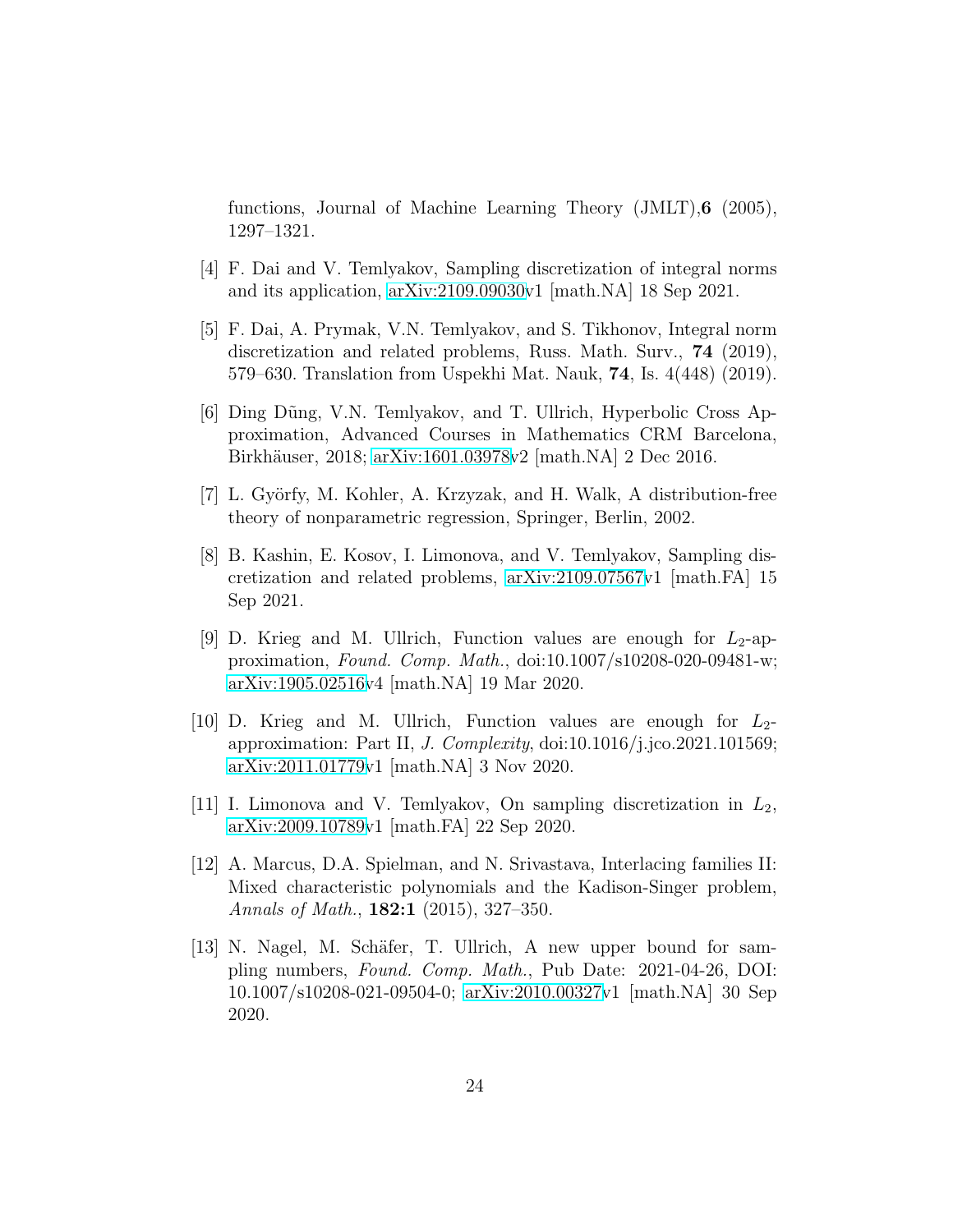- <span id="page-24-10"></span><span id="page-24-7"></span>[14] S. Nitzan, A. Olevskii, and A. Ulanovskii, Exponential frames on unbounded sets, *Proc. Amer. Math. Soc.*, 144:1 (2016), 109–118.
- [15] H. Niederreiter and C. Xing, Low-discrepancy sequences and global function fields with many rational places, Finite Fields Appl., 2 (1996), 241–273.
- <span id="page-24-0"></span>[16] V.N. Temlyakov, Approximation by elements of a finite-dimensional subspace of functions from various Sobolev or Nikol'skii spaces, Matem. Zametki, 43 (1988), 770–786; English transl. in Math. Notes, 43 (1988).
- <span id="page-24-1"></span>[17] V.N. Temlyakov, On universal cubature formulas, Dokl. Akad. Nauk SSSR, 316 (1991); English transl. in Soviet Math. Dokl., 43 (1991), 39–42.
- <span id="page-24-6"></span><span id="page-24-2"></span>[18] V.N. Temlyakov, Cubature formulas, discrepancy, and nonlinear approximation, *J. Complexity* 19 (2003), 352–391.
- [19] V.N. Temlyakov, On universal estimators in learning theory, Trudy MIAN im. V.A. Steklova, 255 (2006), 256–272; English transl. in Proceedings of the Steklov Inst. Math., 255 (2006), 244–259.
- <span id="page-24-9"></span><span id="page-24-3"></span>[20] V.N. Temlyakov, Greedy approximation, Cambridge University Press, 2011.
- [21] V.N. Temlyakov, The Marcinkewiecz-type discretization theorems for the hyperbolic cross polynomials, Jaen Journal on Approximation, 9 (2017), No. 1, 37–63; arXiv: 1702.01617v2 [math.NA] 26 May 2017.
- <span id="page-24-4"></span>[22] V.N. Temlyakov, The Marcinkiewicz-type discretization theorems, Constr. Approx. 48 (2018), 337–369; arXiv: 1703.03743v1 [math.NA] 10 Mar 2017.
- <span id="page-24-5"></span>[23] V.N. Temlyakov, Universal discretization, Journal of Complexity, 47 (2018), 97–109; [arXiv:1708.08544v](http://arxiv.org/abs/1708.08544)1 [math.NA] 28 Aug 2017.
- <span id="page-24-8"></span>[24] V.N. Temlyakov, Smooth fixed volume discrepancy, dispersion, and related problems, Journal Approximation Theory, 237 (2019), 113– 134.